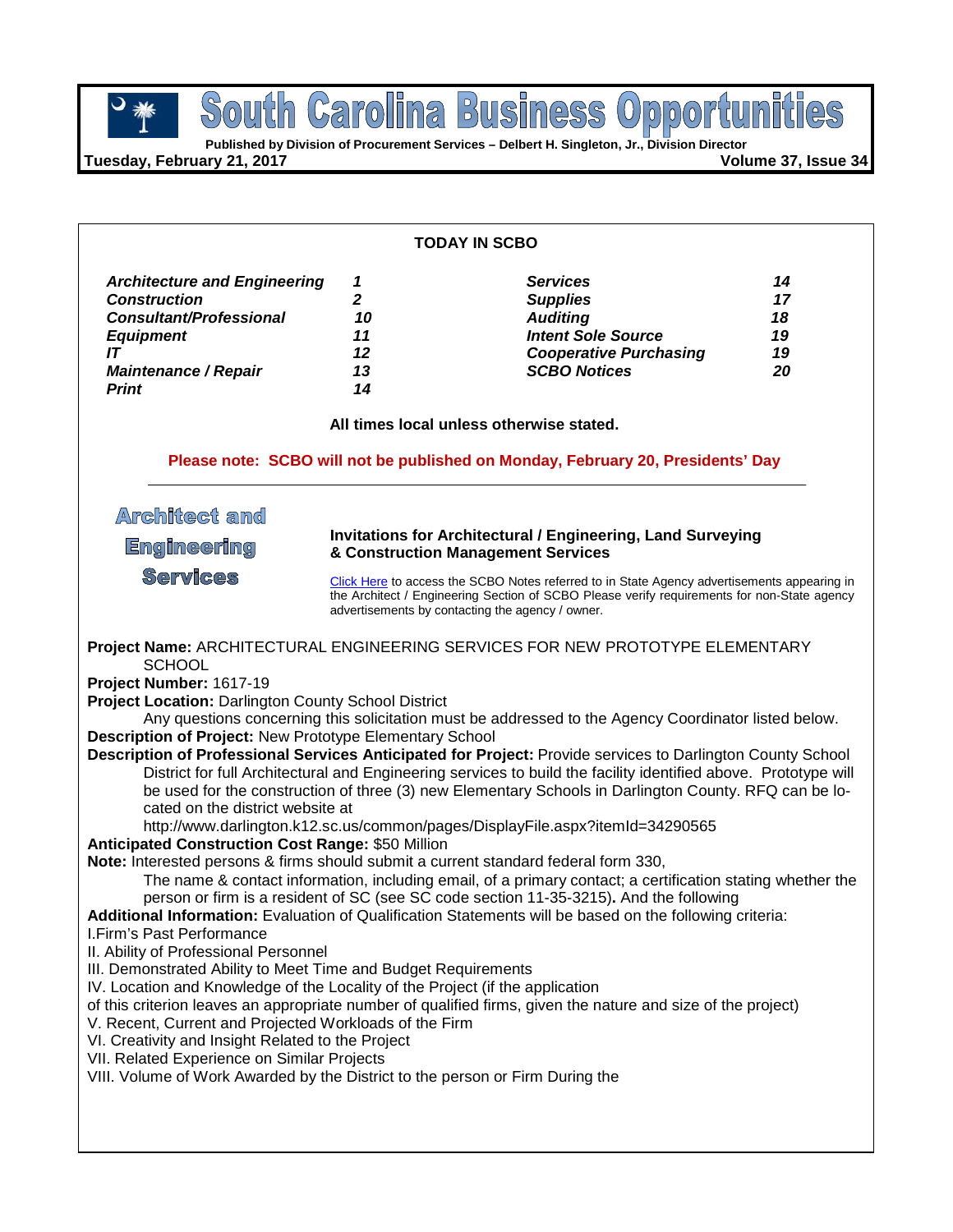| Tuesday, February 21, 2017                                                                                                                                                                   | 2 | Volume 37, Issue 34                                                                                                                                                                                                                         |
|----------------------------------------------------------------------------------------------------------------------------------------------------------------------------------------------|---|---------------------------------------------------------------------------------------------------------------------------------------------------------------------------------------------------------------------------------------------|
| ty Business Assistance and firms that have not had previous District work)                                                                                                                   |   | Previous Five Years (with the objective of effectuating an equitable distribution of contracts by the District among<br>qualified firms including Minority Business Enterprises certified by the South Carolina Office of Small and Minori- |
| IX. Accessibility and MBE/WBE Considerations                                                                                                                                                 |   |                                                                                                                                                                                                                                             |
| To submit confidential information, see http://procurement.sc.gov/PS/general/scbo/SCBO_NOTES120605.pdf.<br>All Written Communications With Parties Submitting Information: WILL be via email |   |                                                                                                                                                                                                                                             |
| Resume Deadline Date: March 14, 2017                                                                                                                                                         |   |                                                                                                                                                                                                                                             |
| <b>Time: 3:00PM</b>                                                                                                                                                                          |   |                                                                                                                                                                                                                                             |
| <b>Number of Copies:</b> 10, one (1) original and eight (8) signed copies, and one (1) electronic file                                                                                       |   |                                                                                                                                                                                                                                             |
| Format (pdf)                                                                                                                                                                                 |   | Agency WILL NOT accept submittals via email. Submittals via email shall be in a Portable Document                                                                                                                                           |
| <b>Agency: Darlington County School District</b>                                                                                                                                             |   |                                                                                                                                                                                                                                             |
| Agency Project Coordinator: Ashley J. Smith                                                                                                                                                  |   |                                                                                                                                                                                                                                             |
| <b>Title: Chief Financial Officer</b>                                                                                                                                                        |   |                                                                                                                                                                                                                                             |
| Address: 120 East Smith Avenue, Darlington, SC 29532                                                                                                                                         |   |                                                                                                                                                                                                                                             |
| E-mail: Ashley.j.smith@darlington.k12.sc.us Telephone: 843-398-2275 Fax: 843-398-2240                                                                                                        |   |                                                                                                                                                                                                                                             |
|                                                                                                                                                                                              |   | Protests: Any actual bidder, offeror, contractor or subcontractor who is aggrieved in connection with this solicita-                                                                                                                        |
|                                                                                                                                                                                              |   | tion or the intended award or award of a contract under this solicitation may protest to the State Engi-                                                                                                                                    |
|                                                                                                                                                                                              |   | neer in accordance with Section 11-35-4210 at: CPO, Office of State Engineer, 1201 Main Street, Suite                                                                                                                                       |
| 600, Columbia, SC 29201. Email: protest-ose@mmo.sc.gov                                                                                                                                       |   |                                                                                                                                                                                                                                             |
|                                                                                                                                                                                              |   |                                                                                                                                                                                                                                             |

### **SOLICITATION NUMBER S-191-17 - ON CALL BRIDGE INSPECTION/EVALUATION ENGINEERING SERVICES**

The South Carolina Department Of Transportation (SCDOT) requests a letter of interest and a current resume of qualifications from all interested consulting firms experienced in providing Bridge Inspection/Evaluation Engineering Services on an on-call basis necessary for bridges in South Carolina. Requested services include but are not limited to: bridge safety inspections, bridge load rating evaluations and other related duties deemed necessary.

These services will be provided under a three (3) year on-call contract. The services will be needed statewide and provided on an "as needed" basis. The SCDOT will select up to Three (3) firms to provide these services with a total On-Call amount of \$3,000,000.00 to be distributed among the firms. Consultants will be evaluated and ranked based on their score during the selection process. Consequently, work under each On-Call will be assigned based on the consultant's qualifications for the project being assigned for an individual task order/work order. The project team should be capable of providing all services outlined above.

RFP information associated with this solicitation is located at the following link: [http://info.scdot.org/SCDOTProfessionalServ/SitePages/constructionLetting\\_Services.aspx#tabs-5](http://info.scdot.org/SCDOTProfessionalServ/SitePages/constructionLetting_Services.aspx#tabs-5)

For questions, please contact the SCDOT Contracting Officer, Wendy Hollingsworth, at 803-737-0746 or via email at [Hollingswg@scdot.org](mailto:Hollingswg@scdot.org) . Electronic Submissions are due no later than 2:00pm, March 14, 2017.

**Construction** 

**Invitations for Construction Bids**

Please verify requirements for non-State agency advertisements by contacting the agency / owner. Projects expected to cost less than \$50,000 are listed under the Minor Construction heading.

**Project Name:** MURRAY BARRACKS RESTROOM RENOVATION - NORTH **Project Number:** H09-N163-PG **Project Location:** The Citadel, Charleston, SC **Bid Security Required:** Yes **Performance Bond Required:** Yes **Payment Bond Required:** Yes **Construction Cost Range:** \$150,000 - 250,000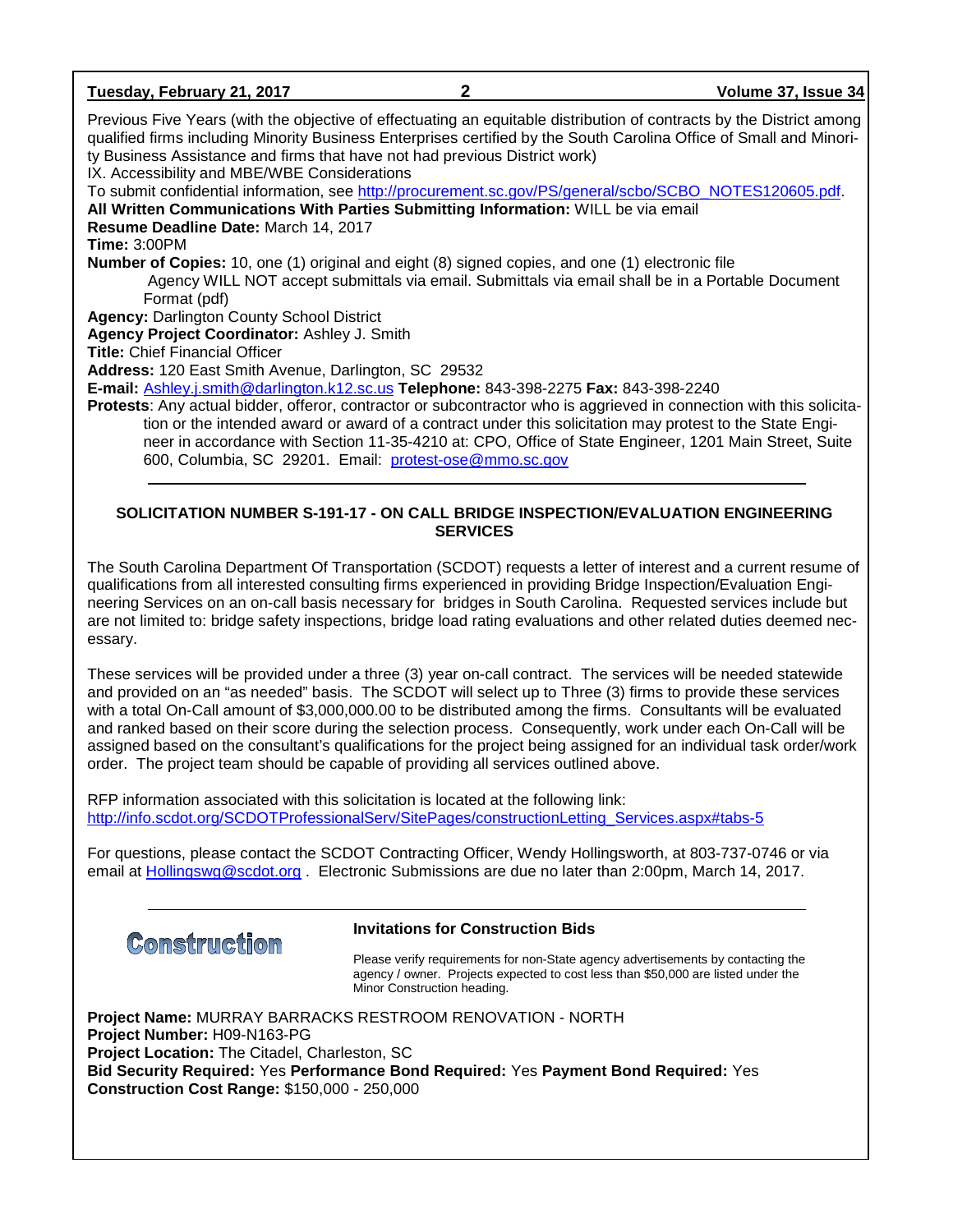**Tuesday, February 21, 2017 3 Volume 37, Issue 34 Description of Project:** Work includes, but is not limited to, removal of existing wall and floor tile, mortar beds, shower drains and lighting fixtures; porcelain tile, ceramic tile, epoxy grout, shower partitions, paint and LED lighting fixtures. Contractor may be subject to performance appraisal at close of project. **Bidding Documents / Plans May Be Obtained From:** Duncan Parnell, N. Charleston, SC 29418; Phone: 843- 747-6033, Website: [http://dpibidroom.com](http://dpibidroom.com/) . No partial sets. Addenda will only be obtainable by those buying full sets. **Plan Deposit:** Purchase Price, Non-refundable **Note:** Bidders must obtain bidding Documents/Plans from the above listed source(s) to be listed as an official plan holder. Only those bidding documents / plans obtained from the source(s) are official. Bidders that rely on copies of bidding documents / plans obtained from any other source do so at their own risk. All written communications with official plan holders & bidders WILL be via email or website posting. **In Addition To The Above Official Source(s) Bidding Documents / Plans Are Also Available At:** Carolinas AGC Plan Room: [www.cagc.org](http://www.cagc.org/) on IBuild; CMD, 30 Technology Pkwy South, Norcross, GA 30092, Phone 770-209-3323; iSqFt Plan Room / HCAC, 109 Woodruff Industrial Lane, Greenville, SC 29607, Phone 877-227-1680 **Architect/Engineer:** Red Iron Architects, LLC **A/E Contact:** Courtney Livingston, AIA **A/E Address:** 1305 Ashley River Road, Charleston, SC 29407-6382 **A/E E-mail:** [courtney@red-ironarchitects.com](mailto:courtney@red-ironarchitects.com) **A/E Telephone:** 843-834-2677 **Note:** All questions & correspondence concerning this Invitation to Bid shall be addressed to the A/E. **Agency/Owner:** The Citadel, Military College of South Carolina **Name & Title of Agency Coordinator:** Kathleen M. Dille **Address:** 171 Moultrie Street, Charleston, SC 29409 **E-mail:** [kdille@citadel.edu](mailto:kdille@citadel.edu)  **Telephone:** 843-953-7063 **Pre-Bid Conf./Site Visit:** Yes Mandatory **Pre-Bid Date/Time:** 3/7/207 10:00am **Place:** Facilities Conference Room, 171 Moultrie Street **Bid Closing Date/Time:** 3/23/2017 2:00pm **Place:** Facilities Conference Room, 171 Moultrie Street **Hand Deliver / Mail Bids To:** Kathleen M. Dille, The Citadel, 171 Moultrie Street, Charleston, South Carolina 29409 **Project Name:** SCE&G ENERGY INNOVATION CENTER WATER MAIN RELOCATION **Project Number:** CUP-4001833 **Project Location:** Clemson University Restoration Institute in North Charleston, SC. **Bid Security Required:** Yes **Performance Bond Required:** Yes **Payment Bond Required:** Yes **Construction Cost Range:** <\$100,000.00 **Description of Project:** Install 10" DIP water main including two wet taps in accordance with plans prepared by Seamon Whiteside. Contractor must be on list of contractors approved to perform work on Charleston water system. See [http://www.charlestonwater.com](http://www.charlestonwater.com/) /200/Approved-Contractors for information. Contractor may be subject to performance appraisal at close of project. **Bidding Documents / Plans May Be Obtained From:** <http://www.clemson.edu/facilities/capital/projects#2> **Note:** Bidders must obtain bidding Documents/Plans from the above listed source(s) to be listed as an official plan holder. Only those bidding documents / plans obtained from the source(s) are official. Bidders that rely on copies of bidding documents / plans obtained from any other source do so at their own risk. All written communications with official plan holders & bidders WILL be via email or website posting. **Architect/Engineer:** Seamon Whiteside and Associates **A/E Contact:** John Crochet **A/E Address:** 501 Wando Park Boulevard, Suite 200, Mt. Pleasant, SC 29464 **A/E Telephone:** 843-884-1667 **A/E Fax:** 843-884-6944 **Note:** All questions & correspondence concerning this Invitation to Bid shall be addressed to the A/E. **Agency/Owner:** Clemson University **Name & Title of Agency Coordinator:** Jim Tuten, P.E. **Address:** 1253 Supply Street, North Charleston, SC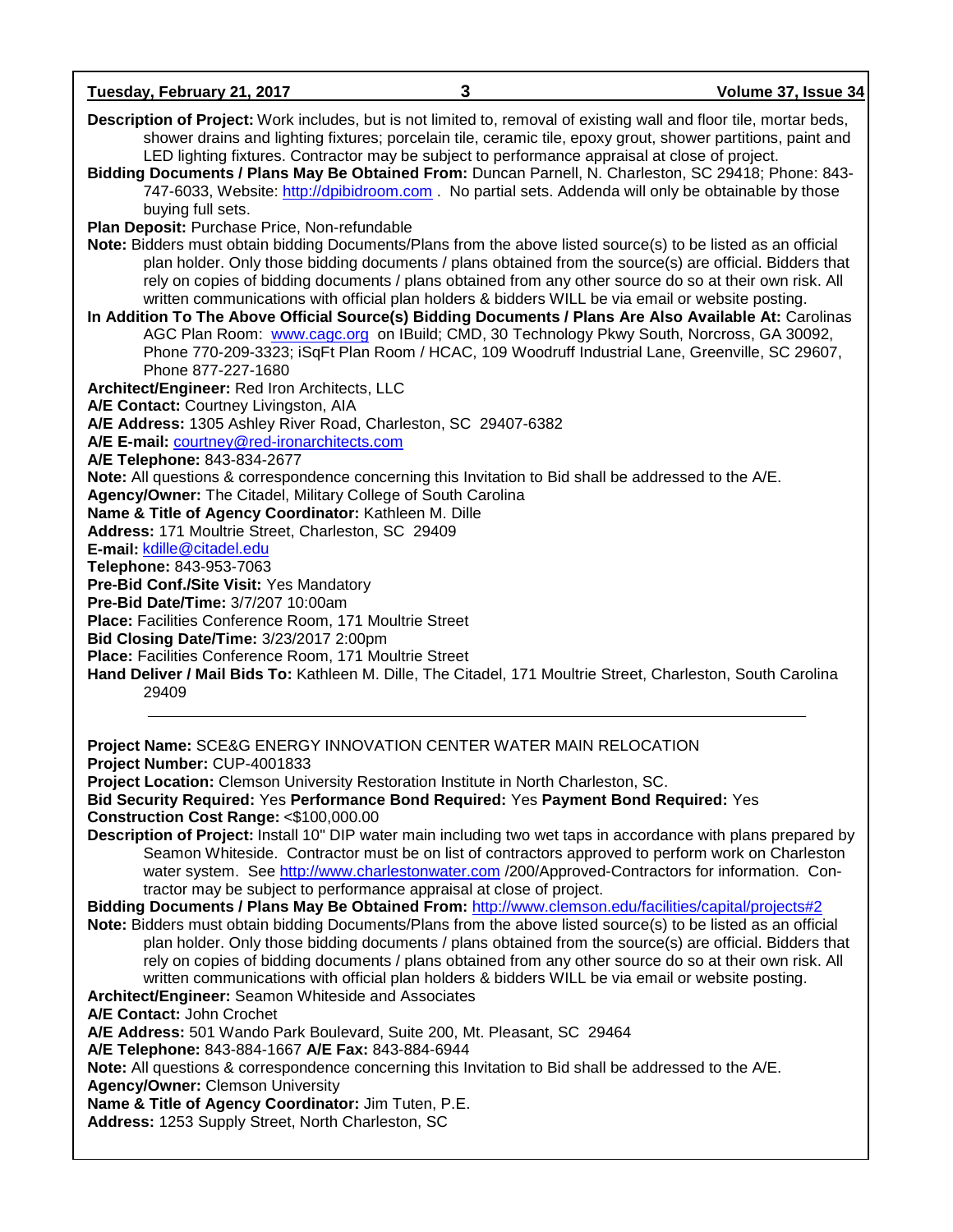| Tuesday, February 21, 2017                                                                                                                                                                                                                                                                                                                                                  | 4 | Volume 37, Issue 34                                                                                                                                                                                                                                                                                                                                                                                                                       |
|-----------------------------------------------------------------------------------------------------------------------------------------------------------------------------------------------------------------------------------------------------------------------------------------------------------------------------------------------------------------------------|---|-------------------------------------------------------------------------------------------------------------------------------------------------------------------------------------------------------------------------------------------------------------------------------------------------------------------------------------------------------------------------------------------------------------------------------------------|
| E-mail: jtuten@clemson.edu Telephone: 843-810-0520<br>Pre-Bid Conf./Site Visit: Yes Non-mandatory<br>Pre-Bid Date/Time: 2/28/2017 2:00pm<br>Place: 1253 Supply St., North Charleston, SC<br>Bid Closing Date/Time: 3/9/2017 2:00pm<br>Place: 1253 Supply St., North Charleston, SC<br>Hand Deliver / Mail Bids To: Jim Tuten, P.E. 1253 Supply Street, North Charleston, SC |   |                                                                                                                                                                                                                                                                                                                                                                                                                                           |
| Project Name: SCDC BROAD RIVER COMPLEX SEWER SYSTEM UPGRADE-BARSCREEN<br><b>REPLACEMENT</b>                                                                                                                                                                                                                                                                                 |   |                                                                                                                                                                                                                                                                                                                                                                                                                                           |
| Project Number: N04-9714-MJ-A<br>Project Location: Near the Kirkland Correctional Institution, 4344 Broad River Road, Columbia, SC 29210<br>Bid Security Required: Yes Performance Bond Required: Yes Payment Bond Required: Yes<br><b>Construction Cost Range: \$450,000 - \$500,000</b>                                                                                   |   | Description of Project: Replace the existing Kirkland sewer barscreen with a new grinder system. The new<br>system will consist of a grinder, an auger to remove the groundup solids, and a collection system to re-<br>move the solids. Sitework will consist of the preparation of the site, construction of a new channel, and                                                                                                         |
| ject to performance appraisal at close of project.<br>Bidding Documents / Plans May Be Obtained From: Hybrid Engineering, Inc<br>Plan Deposit: \$50.00 Non-refundable                                                                                                                                                                                                       |   | minor modifications to the sewer line/piping system for tie-in and infrastructure. Contractor may be sub-                                                                                                                                                                                                                                                                                                                                 |
| In Addition To The Above Official Source(s) Bidding Documents / Plans Are Also Available At: iSqFt<br>Architect/Engineer: Hybrid Engineering, Inc.                                                                                                                                                                                                                          |   | Note: Bidders must obtain bidding Documents/Plans from the above listed source(s) to be listed as an official<br>plan holder. Only those bidding documents / plans obtained from the source(s) are official. Bidders that<br>rely on copies of bidding documents / plans obtained from any other source do so at their own risk. All<br>written communications with official plan holders & bidders WILL be via email or website posting. |
| A/E Contact: C. Douglas Clary, Jr., P.E.<br>A/E Address: 7400 Irmo Drive, Columbia, SC 29212<br>A/E E-mail: dclary@hybrideng.com A/E Telephone: 803-407-0472 A/E Fax: 803-407-0473<br>Note: All questions & correspondence concerning this Invitation to Bid shall be addressed to the A/E.<br><b>Agency/Owner: South Carolina Department of Corrections</b>                |   |                                                                                                                                                                                                                                                                                                                                                                                                                                           |
| Name & Title of Agency Coordinator: Dan Purini<br>Address: 4322 Broad River Road, Columbia, SC 29210<br>E-mail: Scott.Sharon@doc.sc.gov Telephone: 803-896-1707 Fax: 803-896-1700<br>Pre-Bid Conf./Site Visit: Yes Non-mandatory<br>Pre-Bid Date/Time: 3/2/2017 10:00am                                                                                                     |   |                                                                                                                                                                                                                                                                                                                                                                                                                                           |
| Place: SCDC-Div. of Facilities Mgmt. Conference Room<br>Bid Closing Date/Time: 3/16/2017 2:00pm<br>Place: SCDC-Div. of Facilities Mgmt. Conference Room<br>Hand Deliver Bids To: Dan Purini, SCDC-Division of Facilities Management Conference Room, 4322 Broad<br>River Road, Columbia, SC 29210                                                                           |   |                                                                                                                                                                                                                                                                                                                                                                                                                                           |
| Mail Bids To: Dan Purini, SCDC-Division of Facilities Management, 4322 Broad River Road, Columbia, SC<br>29210<br>Project Name: AYNOR HIGH SCHOOL IVY ROAD PAVING - REBID                                                                                                                                                                                                   |   |                                                                                                                                                                                                                                                                                                                                                                                                                                           |
| Project Number: 1617-37AH<br>Project Location: Aynor High School, 201 Jordanville Rd., Aynor, SC 29511<br>Bid Security Required: Yes Performance Bond Required: Yes Payment Bond Required: Yes                                                                                                                                                                              |   |                                                                                                                                                                                                                                                                                                                                                                                                                                           |

**Description of Project:** Project includes the paving of Ivy Road and associated sitework near Aynor High School .Contractor may be subject to performance appraisal at close of project.

**Bidding Documents / Plans May Be Obtained From:** <http://apps.hcs.k12.sc.us/apps/protrac/> **Plan Deposit:** \$0.00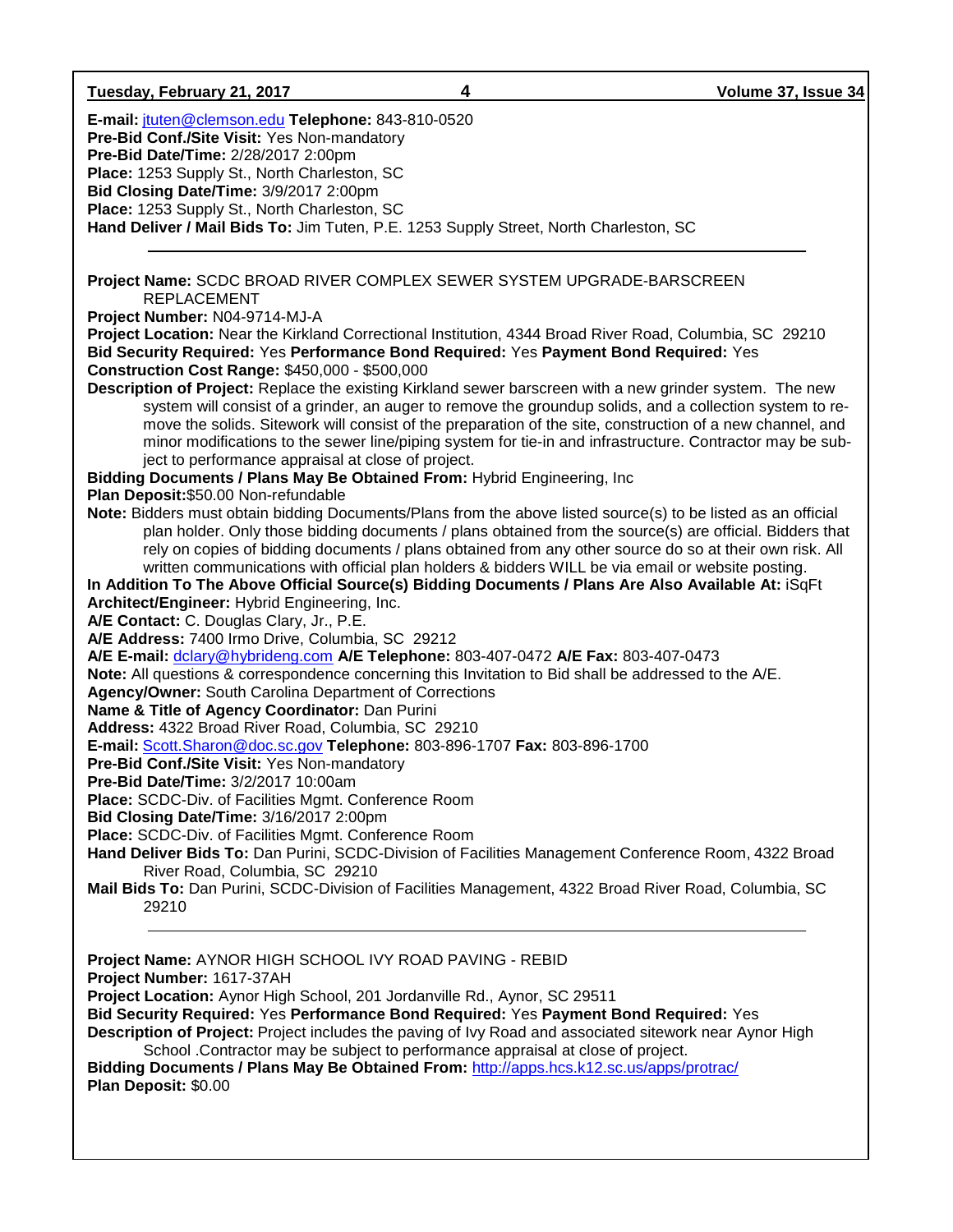**Tuesday, February 21, 2017 5 Volume 37, Issue 34 Note:** Bidders must obtain bidding Documents/Plans from the above listed source(s) to be listed as an official plan holder. Only those bidding documents / plans obtained from the source(s) are official. Bidders that rely on copies of bidding documents / plans obtained from any other source do so at their own risk. **Architect/Engineer:** Wall Engineering, LLC **A/E Contact:** Amber Wall **A/E Address:** 314-B Laurel St., Conway, SC 29526 **A/E E-mail:** [amber@walleng.com](mailto:amber@walleng.com) **A/E Telephone:** 843-488-4180 **Note:** All questions & correspondence concerning this Invitation to Bid shall be addressed to the Horry County School Procurement Specialist Ara Heinz. Contact information listed below. **Agency/Owner:** Horry County Schools **Name & Title of Agency Coordinator:** Ara Heinz, Procurement Specialist **Address:** 335 Four Mile Rd. (PO Box 260005), Conway, SC 29528-6005 **E-mail:** [aheinz@horrycountyschools.net](mailto:aheinz@horrycountyschools.net) **Telephone:** 843-488-6930 **Fax:** 843-488-6945 **Pre-Bid Conf./Site Visit:** Yes Non-mandatory **Pre-Bid Date/Time:** 3/1/2017 1:30pm **Place:** Aynor High School (near entrance to baseball field) **Bid Closing Date/Time:** 3/15/2017 3:30pm **Place:** Horry County Schools District Office - Rm. B308 **Hand Deliver Bids To:** Ara Heinz, 335 Four Mile Rd., Rm. B300, Conway, SC 29526 **Mail Bids To:** Ara Heinz, PO Box 260005, Conway, SC 29528-6005 **Project Name:** PALMETTO HALL COMMUNITY AIRPORT BUFFER **Project Number:** 01-16018 **Project Location:** Palmetto Hall Plantation a long Beach City Road, Hilton Head Island, SC **Bid Security Required:** Yes **Performance Bond Required:** Yes **Payment Bond Required:** Yes **Description of Project:** Project consists of fence demolition, clearing and grubbing, minor grading, new wood fence construction and new plants and irrigation. Contractor may be subject to performance appraisal at close of project. **Bidding Documents / Plans May Be Obtained From:** DPI Savannah Blue Print Co., 1012 William Hilton Pkwy, Unit 2, Hilton Head Island, SC 29928. Ph: 843-686-6663; Email [graphicsgrp@hargray.com](mailto:graphicsgrp@hargray.com) **Note:** Bidders must obtain bidding Documents/Plans from the above listed source(s) to be listed as an official plan holder. Only those bidding documents / plans obtained from the source(s) are official. Bidders that rely on copies of bidding documents / plans obtained from any other source do so at their own risk. **Architect/Engineer:** Wood and Partners Inc. **A/E Contact:** Eric Walsnovich **A/E Address:** 7 Lafayette Place, Hilton Head Island, SC 29925 **A/E E-mail:** [ewalsnovich@woodandpartners.com](mailto:ewalsnovich@woodandpartners.com) **A/E Telephone:** 843-681-6618 x243 **Note:** All questions & correspondence concerning this Invitation to Bid shall be addressed to the A/E. **Agency/Owner:** Town of Hilton Head Island **Name & Title of Agency Coordinator:** Nicole Dixon, Development Review Administrator **Address:** One Town Center Court, Hilton Head Island, SC 29928 **E-mail:** [nicoled@hiltonheadislandsc.gov](mailto:nicoled@hiltonheadislandsc.gov) **Telephone:** 843-341-4686 **Pre-Bid Conf./Site Visit:** Yes Non-mandatory **Pre-Bid Date/Time:** 2/27/2017 2:00pm **Place:** Palmetto Hall Clubhouse Conference Room **Bid Closing Date/Time:** 3/6/2017 2:00pm **Place:** Wood and Partners Office, 7 Lafayette Place **Hand Deliver / Mail Bids To:** Eric Walsnovich Wood and Partners Inc. 7 Lafayette Place, Hilton Head Island, SC 29925

**Project Name:** RUTH PATRICK SCIENCE CENTER ROOF REPAIRS & EXTERIOR IMPROVEMENTS **Project Number:** H29-9549 **Project Location:** University of South Carolina - Aiken, SC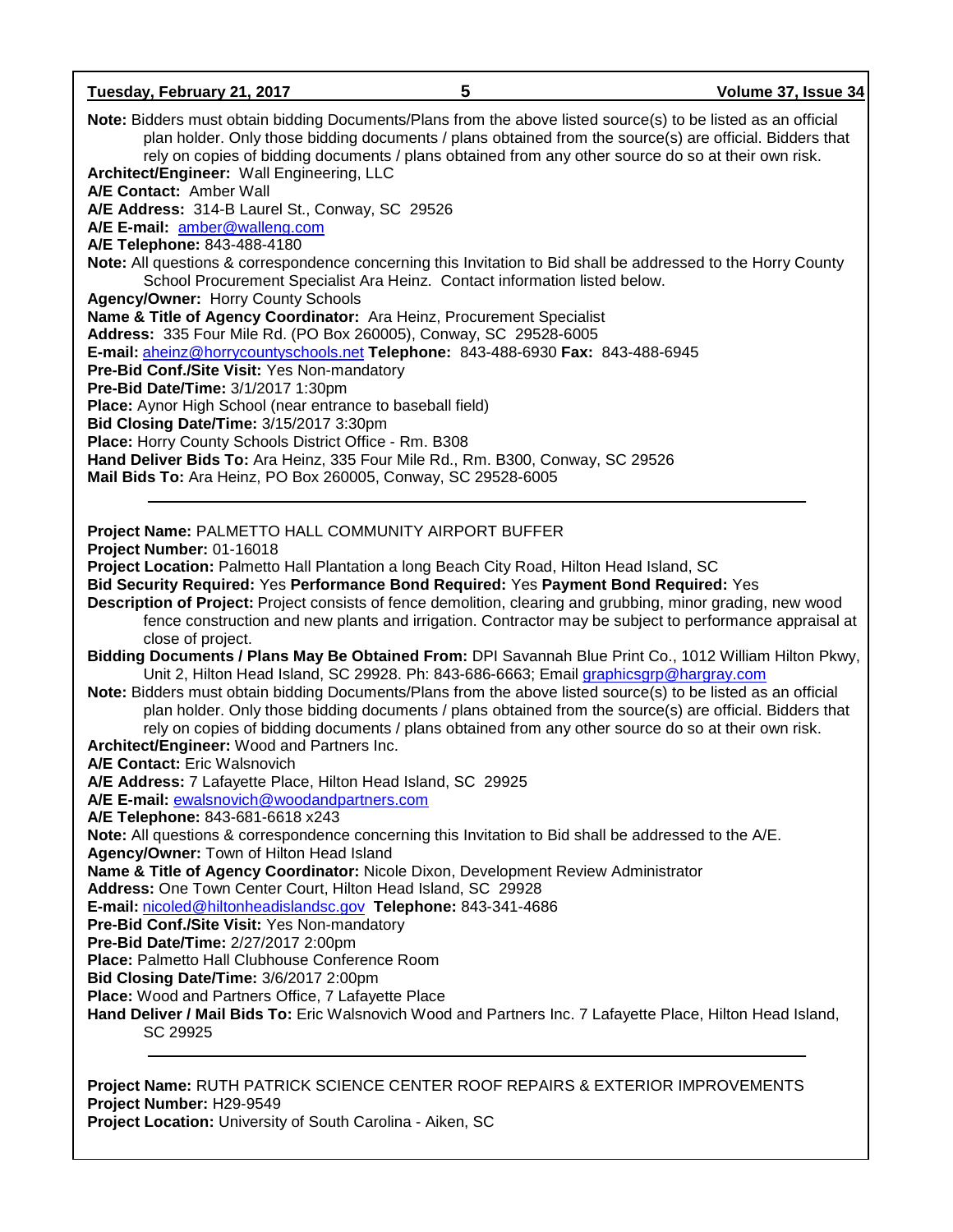**Tuesday, February 21, 2017 6 Volume 37, Issue 34**

| Bid Security Required: Yes Performance Bond Required: Yes Payment Bond Required: Yes<br><b>Construction Cost Range: \$150,000 - 200,000</b>                                                    |
|------------------------------------------------------------------------------------------------------------------------------------------------------------------------------------------------|
| Description of Project: Roof repairs and exterior improvements to the Ruth Patrick Science Center located on                                                                                   |
| the USC Aiken campus. See drawings and project manual for further detailed information. Miniority and                                                                                          |
| small business participation is encouraged. Contractor may be subject to performance appraisal at close                                                                                        |
| of project.                                                                                                                                                                                    |
| Bidding Documents / Plans May Be Obtained From: http://purchasing.sc.edu (see Facilities Construction<br>Solicitations & Awards)                                                               |
| Note: Bidders must obtain bidding Documents/Plans from the above listed source(s) to be listed as an official                                                                                  |
| plan holder. Only those bidding documents / plans obtained from the source(s) are official. Bidders that                                                                                       |
| rely on copies of bidding documents / plans obtained from any other source do so at their own risk.                                                                                            |
| In Addition To The Above Official Source(s) Bidding Documents / Plans Are Also Available At: Bidders                                                                                           |
| are responsible for obtaining all updates to bidding documents from the USC Purchasing website:                                                                                                |
| (http://purchasing.sc.edu)                                                                                                                                                                     |
| Architect/Engineer: 2KM Architects, Inc.                                                                                                                                                       |
| A/E Contact: Chris Lehi                                                                                                                                                                        |
| A/E Address: 529 Greene Street, Augusta, Ga. 30901                                                                                                                                             |
| A/E E-mail: clehi@2kmarchitects.com A/E Telephone: 706-736-3333 A/E Fax: 706-736-7100<br>Note: All questions & correspondence concerning this Invitation to Bid shall be addressed to the A/E. |
| <b>Agency/Owner: University of South Carolina</b>                                                                                                                                              |
| Name & Title of Agency Coordinator: Juaquana Brookins                                                                                                                                          |
| Address: 743 Greene Street, Columbia, SC 29208                                                                                                                                                 |
| E-mail: jbrookin@fmc.sc.edu Telephone: 803-777-3596 Fax: 803-777-7334                                                                                                                          |
| Pre-Bid Conf./Site Visit: Yes Non-mandatory                                                                                                                                                    |
| <b>Pre-Bid Date/Time: 3/2/2017 10:00am</b>                                                                                                                                                     |
| Place: 471 University Pkwy, Supply Maintenance Building, Aiken SC                                                                                                                              |
| Bid Closing Date/Time: 3/13/2017 1:00pm                                                                                                                                                        |
| Place: 743 Greene Street, Columbia, SC 29208                                                                                                                                                   |
| Hand Deliver / Mail Bids To: Juaquana Brookins (Bid Enclosed) 743 Greene Street, Columbia, SC 29208                                                                                            |
|                                                                                                                                                                                                |

**Project Name:** SALUDA COUNTY STORM DRAIN REPLACEMENT PROJECT

**Project Number:** CR003-2016 - Rebid

**Project Location:** Various County Roads

**Bid Security Required:** Yes **Performance Bond Required:** Yes **Payment Bond Required:** Yes

**Description of Project:** The Saluda C.T.C. is seeking bids from qualified road contractors on the below listed work. A parcial list of items include: mobilization, clearing, grubbing, removal & disposal of existing pipe and debris, placement of various size reinforced concrete pipe, back file & compact, pipe size range from 24" to 84", approximate total of all pipe is 1,344 LF, hand placed rip rap and other items pertaining to this project. Contractor is to assume responsibilty for all testing, staking, and engineering. A 10% bid bond is required. Scope of work, specifications, and plans can be obtained from the Saluda County Roads & Bridges Department. Checks for the bid packages should be made out to the Saluda County Transportation Committee. Completion date is 180 days after the award of the contract and a \$150.00 per day penalty is placed if work is not completed on time. The Saluda County Transportation Committee has the right to reject any and all bids. .Contractor may be subject to performance appraisal at close of project.

**Plans May Be Obtained From:** Amanda Rowe 864-445-2106, 111 Law Enforcement Drive Saluda **Plan Deposit:** \$45.00 Non-reundable **Agency/Owner:** Saluda County Transportation Committee **Name & Title of Agency Coordinator:** Bobby Black **Address:** 111 Law Enforcement Drive, Saluda SC 29138 **Telephone:** 864-993-6175 **Fax:** 864-445-3519 **Pre-Bid Conf./Site Visit:** Yes Mandatory **Pre-Bid Date/Time:** 3/2/2017 10:00am **Place:** Saluda County Roads & Bridges 111 Law Enforcement Drive, Saluda SC 29138 **Bid Closing Date/Time:** 3/9/2017 10:00am **Place:** Saluda County Roads & Bridges 111 Law Enforcement Drive, Saluda SC 29138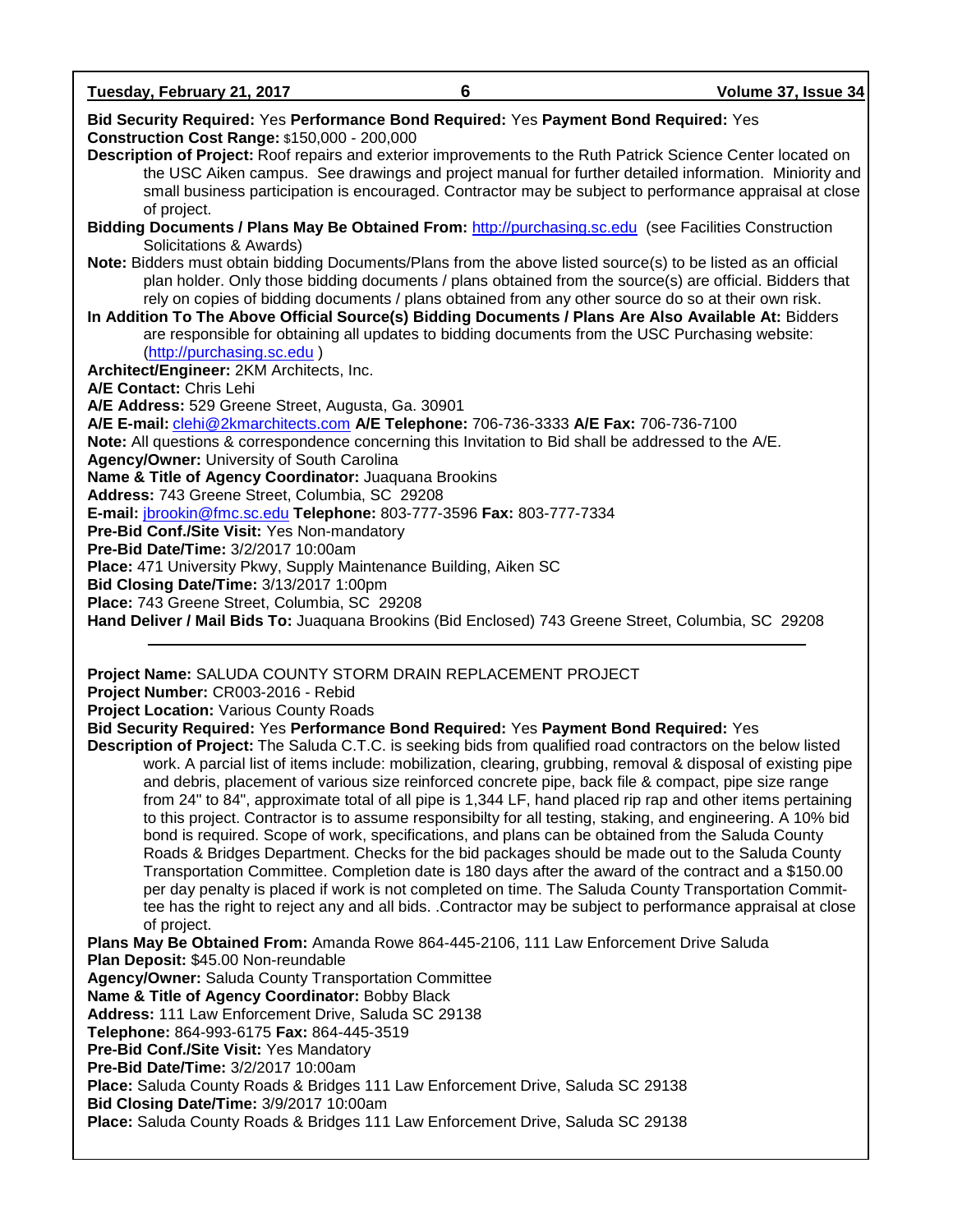**Hand Deliver / Mail Bids To:** Saluda County Transportation Committee 111 Law Enforcement Drive, Saluda SC 29138

# **BUZZARDS ROOST HYDROELECTRIC PROJECT FERC PROJECT NO.1267, NATDAM NO. SC00109 ELEVENTH PART 12 INSPECTION RFQ NUMBER: 1740-05 / 02-17**

FOR GREENWOOD COUNTY ENGINEER GREENWOOD COUNTY, SOUTH CAROLINA

Qualifications/Proposal documents may be obtained by contacting Brian K. McKenna, Greenwood County Treasurers Office, 600 Monument Street, Box P-106 Park Plaza, Greenwood, South Carolina 29646, 864-942- 8799. E-mail [bmckenna@greenwoodsc.gov](mailto:bmckenna@greenwoodsc.gov)

Last date to submit questions is February 24, 2017 by 5:00pm. Please submit all questions via email to: Rossie Corwon, PE [rcorwon@greenwoodsc.gov](mailto:rcorwon@greenwoodsc.gov)

Electronic (e-mail) submittal of proposals in PDF format is preferred. Please submit one priced and one unpriced electronic copy of your complete proposal to [rcorwon@greenwoodsc.gov](mailto:rcorwon@greenwoodsc.gov)

If you wish to submit hard copies, submit 3 hard copies (one priced and two un-priced) of your complete proposal to: Rossie Corwon, PE, 528 Monument Street, Room B-03, Greenwood, SC 29646

Outside of submittal envelope must be clearly labeled with the name of the contractor and with the name and number of the RFQ. Failure to do so may result in a premature opening or failure to open such proposal.

If you have a disability that requires any special materials, services, or assistance, please contact Mr. Brian K. McKenna so that appropriate accommodations can be made.

Greenwood County reserves the right to reject any and all bids, and to waive any informalities or irregularities.

# **Project:** NORTH CHARLESTON PASSENGER INTERMODAL CENTER

### **Bid No.:** NC-32-16

**Owner:** City Of North Charleston Attn: Purchasing Department PO Box 190016 North Charleston, SC 29419 **Receipt Of Bids:** Separate sealed bids for the construction of the above referenced project will be received by the Owner at their office, March 28, 2017 at 2:30pm at North Charleston Purchasing Department, 2500 City Hall Lane, 3rd Floor, Rhett Conference Room, North Charleston, SC 29406 and at said office will be publicly opened and read aloud.

**Project Description:** The work involves site and building demolition in phases; and site and building construction in phases at the project site located at Gaynor Avenue (at existing Amtrak Station) in North Charleston, SC. Demolition includes the abatement and demolition of the existing two-story Amtrak station building and associated platform concrete and canopy, along with site improvements and utilities. Construction includes the construction of a new one-story intermodal center building (approximately 15,500 S.F.), associated train platform, canopies, and site improvements and utilities. Refer to section 011000 – Summary.

**Other Qualification Or Bid Requirements:** This project is being funded in part by federal funding. Bidders must comply with the included "Federal Third Party Contract Provisions." Bidders on this work will be required to comply with the President's Executive Order No. 11246 & Order No. 11375 which prohibits discrimination in employment regarding race, creed, color, sex, or national origin. Bidders must comply with Title VI if the Civil Rights Act of 1964, the Davis-Bacon Act, the Anti-Kickback Act, the Contract Work Hours and Safety Standards Act, and 40 CFR 33.240.

Demolition and construction work will be performed in the CSX Railroad right-of-way (R.O.W.) as indicated. All of the contractor's agents working within this R.O.W. shall have had similar railroad work experience. Bidders must also make positive efforts to use small and minority-owned business, at least 18% of total work-

force. Attention of bidders is particularly called to the requirements as to conditions of employment to be observed and minimum wage rates to be paid under the contract.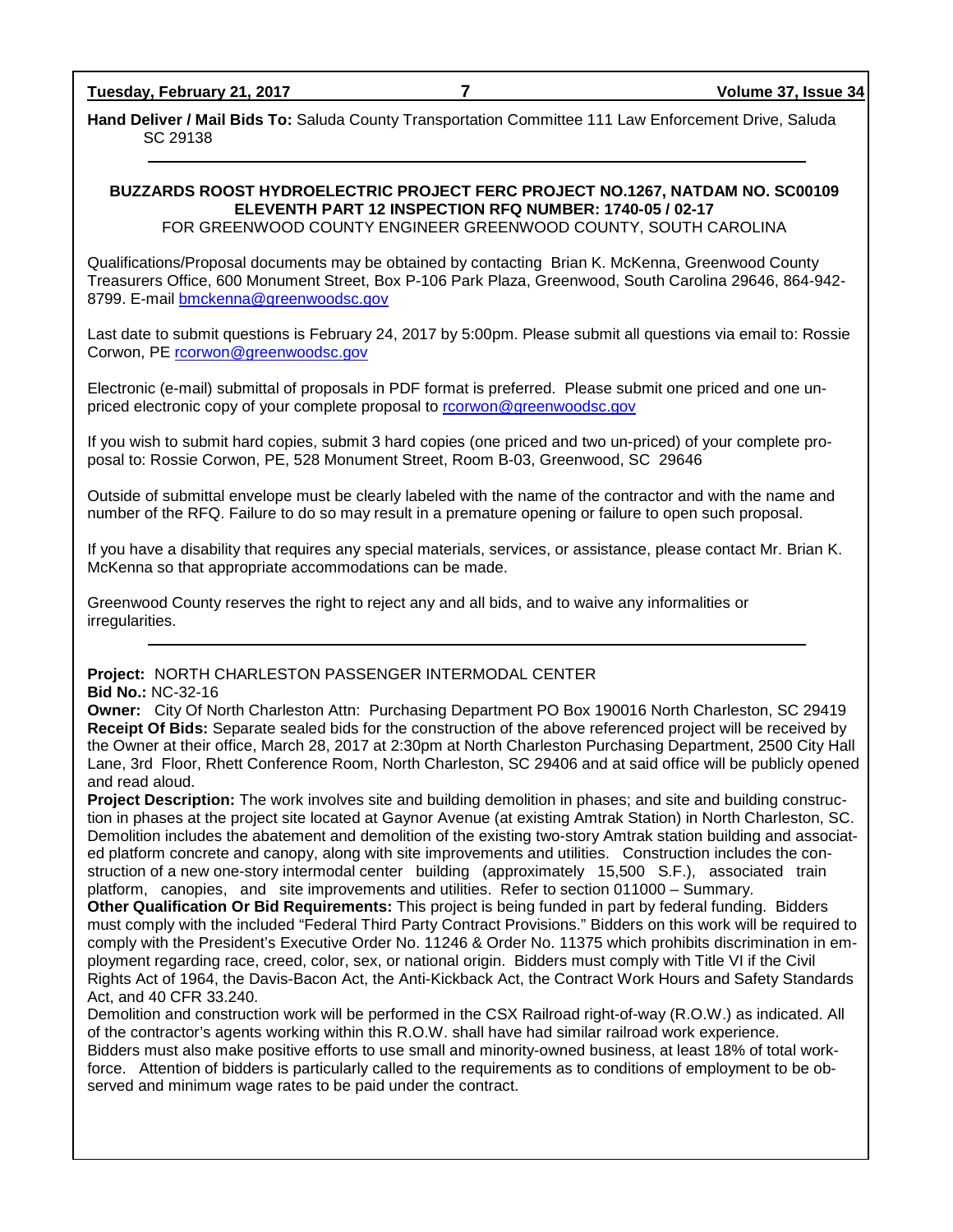| Tuesday, February 21, 2017 |  |
|----------------------------|--|
|----------------------------|--|

**Tuesday, February 21, 2017 8 Volume 37, Issue 34**

**Documents Available:** Copies of the Contract Documents may be obtained from Davis & Floyd, Inc. in digital format by requesting them via email to [documents-chs@davisfloyd.com](mailto:documents-chs@davisfloyd.com) or in hard-copy format by requesting them in writing or calling 843-554-8602.

**Fee:** A non-refundable fee of \$500.00 will be required on each set of Drawings and other Contract Documents taken.

**Mandatory Pre-Bid Conference:** A mandatory on-site Pre-Bid Conference will be held at

10:00am on March 02, 2017 at the existing Amtrak Station located on the project site at Gaynor Avenue in North Charleston, South Carolina. Due to the degree of coordination required on the project, it shall be mandatory that a representative of the Contractor be in attendance and walk the site with the Architect at the Pre-Bid Conference.

The Architect will issue an Addendum prior to bid opening listing all Contractors who were in attendance at the Pre-Bid Conference and are therefore eligible to bid on this project.

**Security:** Each bid must be accompanied by a Bid Bond made payable to the Owner, for an amount equal to not less than 5% of the total bid as a guarantee that, if the bid is accepted, the required Agreement will be executed and that a 100% Performance Bond and 100% Payment Bond will be furnished. Checks, regardless of form, will not be accepted.

# **337 N. MCQUUEN STREET REHABILITATION**

The City of Florence is accepting bids from qualified bidders for the rehabilitation of the house located 337 N. McQueen Street.

Mandatory Pre-Bid Conference: March 2, 2017 at 3:00pm at 337 N. McQueen Street, Florence, SC.

Bid Opening Date/Time: March 9, 2017 at 2:00 pm Location for the Receipt of Bids: The City Center located at 324 Evans Street, Florence, SC 29501

The invitation to bid document can be found on our website [www.cityofflorence.com](http://www.cityofflorence.com/) at the purchasing and bids link or by contacting: Lynwood F. Givens by e-mail: [lgivens@cityofflorence.com](mailto:lgivens@cityofflorence.com) or by fax at 843-665-3111.

Mailing Address: City of Florence, Office of Purchasing and Contracting, 324 W. Evans Street Florence, SC 29501.

The City of Florence welcomes and encourages submissions from minority and woman owned businesses. Please indicate that you are a minority or woman owned business with your request for bid documents.

This solicitation does not commit the City of Florence to award a contract, to pay any costs incurred in the preparation of a bid, or to procure or contract for services. The City of Florence reserves the right to reject any and all responses, to cancel this solicitation, and to make an award deemed in its own best interest.

**Description:** THE SCHOOL DISTRICT OF PICKENS COUNTY IS ACCEPTING PROPOSALS TO PROCURE DATA CENTER SERVICES FROM A CARRIER-NEUTRAL DATA CENTER WITHIN THE GREATER NORTHEAST SOUTH CAROLINA AREA. This contracted Data Center location will support a District Wide Area and Wireless Network Demarcation, an Internet and Telecommunication Point of Presence and Primary Data Center Co-location Services. In addition, this location will provide access to other Managed and/or network services for the District.

The implementation of any associated contract resulting from this competitive request for proposal process will be dependent on the District's issuance of a written Notice to Proceed. E-Rate funding notification alone will not signify Notice to Proceed. The District will have the right to allow a contract to expire in full or in part without implementation if appropriate funding does not become available including Bond and/or General Operating Funds (GOF).

**Solicitation Number:** 117-20-3-22

**Deadline for Questions:** March 14, 2017 before 10:00am. All questions must be emailed to [KateWil](mailto:KateWilson@pickens.k12.sc.us)[son@pickens.k12.sc.us](mailto:KateWilson@pickens.k12.sc.us)

**Due Date/Time:** March 22, 2017 at 10:00am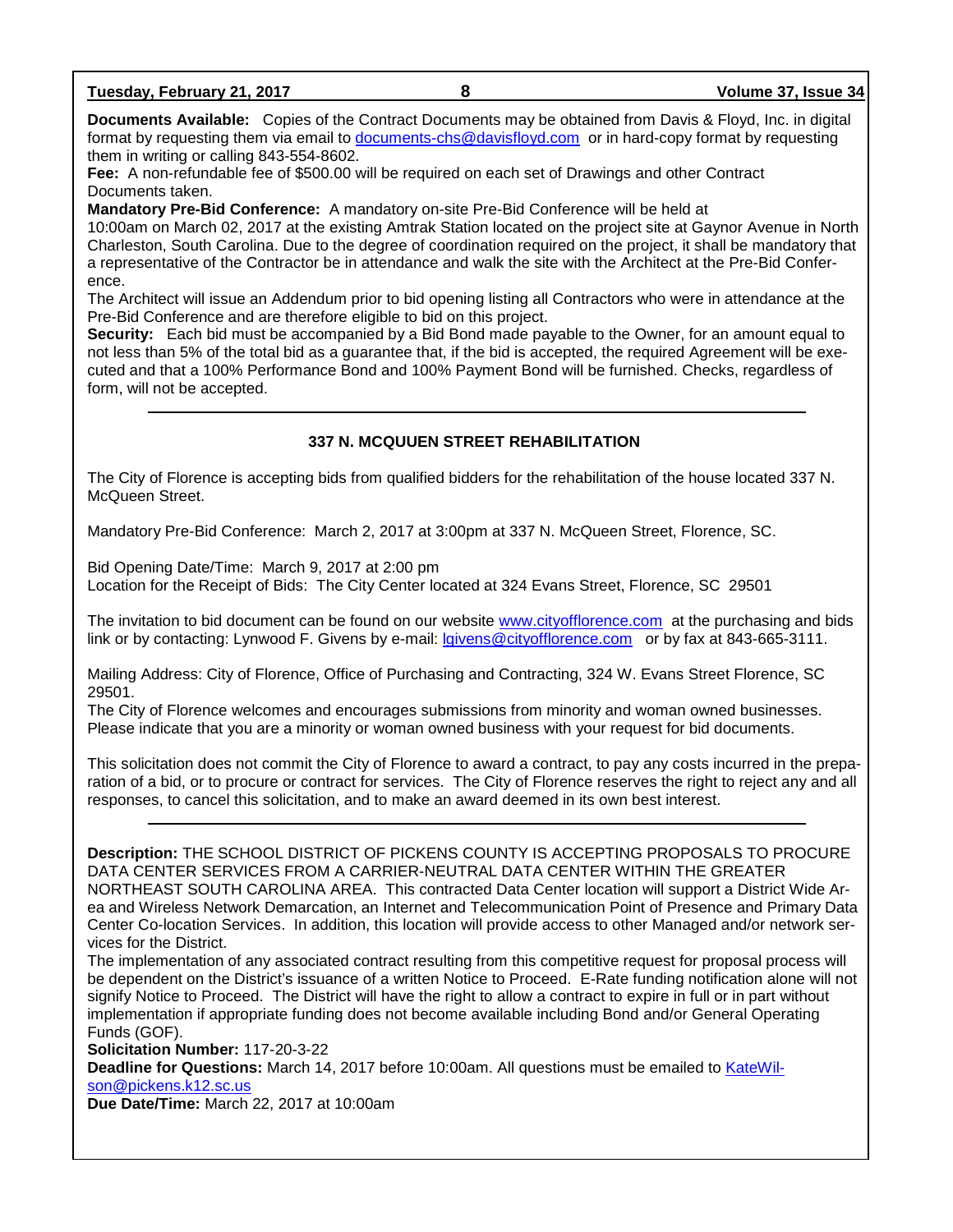**Tuesday, February 21, 2017 9 Volume 37, Issue 34**

**Submit to:** School District of Pickens County, Attn: Kate Wilson, Coordinator of Procurement, School District of Pickens County, 1348 Griffin Mill Road, Easley, SC 29640

**Inquiries:** [KateWilson@pickens.k12.sc.us](mailto:KateWilson@pickens.k12.sc.us)

**Bid Requests:** [www.pickens.k12.sc.us](http://www.pickens.k12.sc.us/) ; Departments; Procurement; and Solicitations & Awards; View & Print **Solicitation** 

### **CAMDEN GREENWAY PROJECT (SWEET GUM TRAIL)**

The City of Camden, South Carolina is seeking bids for the construction of a paved trail. The trail is approximately 3550 feet long and 10 feet wide, and connects Scott Park to Woodward Park. The selected Contractor shall construct the trail and in accordance with the plans and specifications entitled, "City of Camden, Camden Greenway, February 2016" as amended and prepared by Alta Planning and Design, Inc., Greenville South Carolina. Questions regarding the plans and specifications may be directed to Blake Sanders, PLA at 864-605-3980.

Schedule: The Contractor, with concurrence from the Owner and Engineer, will be responsible for providing a schedule that will efficiently provide for construction of the trail. It is anticipated the substantial completion of the project should take no longer than sixty (60) calendar days following issuance of a purchase order, with final completion taking place within 75 days.

Instructions to Bidders: Sealed Bids, with all requested documents, literature, forms, etc. to be submitted by mail or in person to, Shawn Putnam, City of Camden, SC no later than March 10, 2017. Subject line, "Sweet Gum Trail". They will be opened in the Training Room located in the basement of City Hall, 1000 Lyttleton Street Camden, South Carolina. Contractors will use the attached Bid Sheets for submitting their bids.

City staff will review the bids to determine which submittal will be accepted in the best interest of the City. The City may reject any and all offers in the best interest of the City.

Contractors are encouraged to visit the site prior to the bid date to obtain a better understanding of work to be performed. To arrange a site visit or to obtain plans and specifications during the Bid Advertisement phase contact Shawn Putnam, City Planner at 803-432-2421. The full advertisement may be viewed on the City of Camden website at [www.cityofcamden.org](http://www.cityofcamden.org/) .

### **ALDERSGATE ROAD STORMWATER IMPROVEMENTS PROJECT PUR840**

The City of Rock Hill is requesting bids for furnishing all labor, materials, services and equipment for the Aldersgate Road Stormwater Improvements project.

Sealed bids will be received until 2:30pm on March 10, 2017 and all bids will be publicly opened and read aloud at: City of Rock Hill - Utilities Operations Center Purchasing Conference Room 757 South Anderson Road, Bldg. #103 Rock Hill, SC 29730

A Pre‐Bid Conference is scheduled for March 1, 2017 at 10:00am in the Purchasing Conference Room. The project consists of erosion control, grading, paving, storm drainage, traffic control, curb and gutter, utilities relocation, and landscape plantings.

Plans, specifications, and other contract documents will be open to public inspection at the offices of Associated General Contractors in Charlotte, North Carolina and Columbia, South Carolina. Bidders shall pay a nonrefundable \$75.00 fee associated with the procurement of printed plans, specifications, and other contract/bid documents. PDF files of the Bid Documents are available for a nonrefundable cost of \$25.00. Bid sets may be obtained from: Hazen and Sawyer, PC 9101 Southern Pine Boulevard, Suite 250 Charlotte, NC 28273 Documents are currently available for purchase. In no event will plans, specifications, and other contract documents be issued later than 3 days prior to the hour and date set for receiving proposals.

All bids shall be submitted as set forth in the instructions to bidders. Each bid must be accompanied by a Bid Bond of not less than 5% percent of the total bid in the manner required by the instructions to bidders. The City shall award the contract as soon as practicable after the bid opening. The City shall provide the Contractor a separate "Notice to Proceed" during the 2nd Quarter of 2017, at which time, work shall commence within 10 calendar days after the date specified. The project must be substantially completed within 90 calendar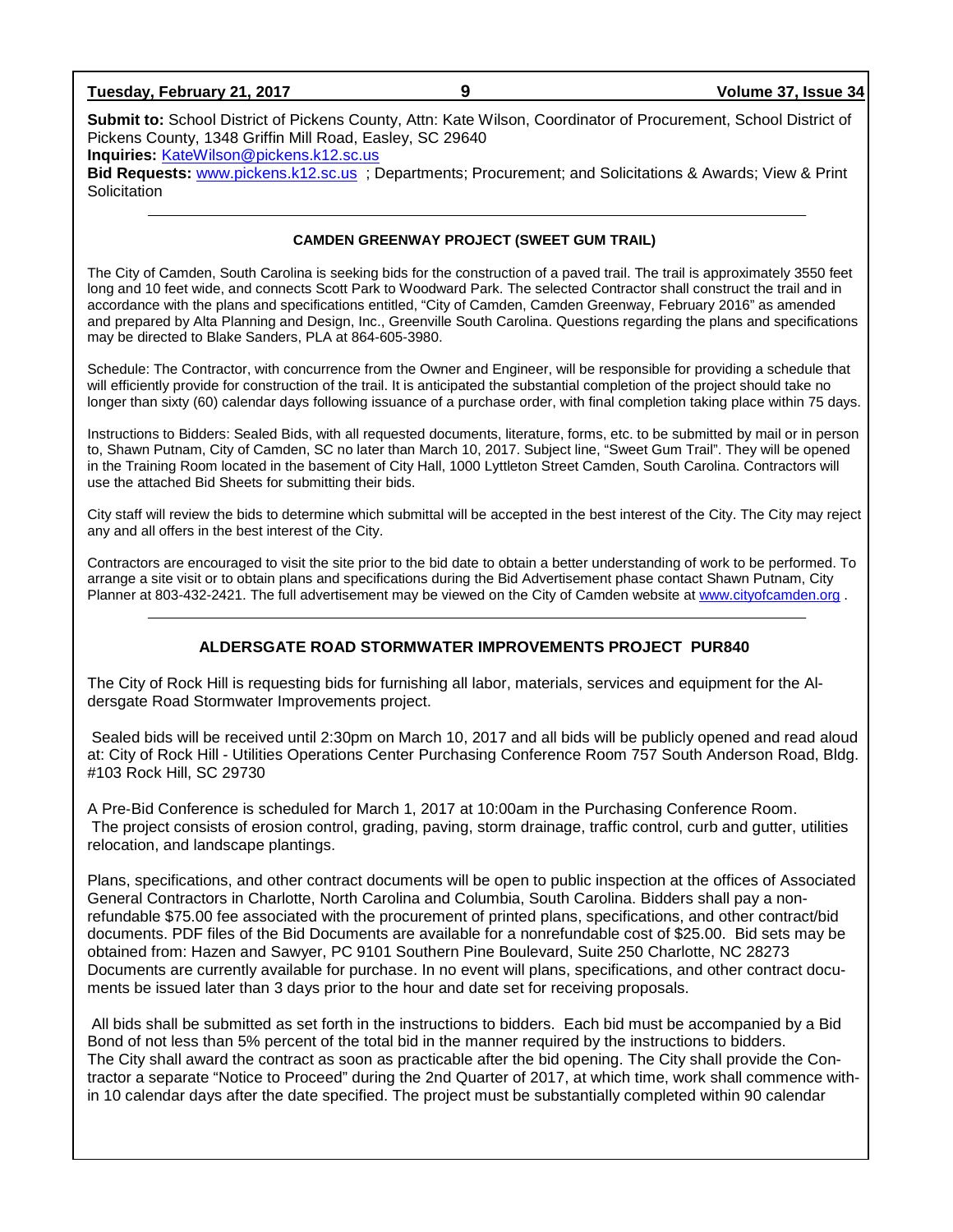**Tuesday, February 21, 2017 10 Volume 37, Issue 34**

days following the Notice to Proceed. Final completion must be achieved within 30 calendar days of the Substantial Completion.

### **KEITH STREET PARKING DECK JOINT REMEDIATION**

The City of Clemson will receive sealed bids for the labor and material to remove, clean, install backer rod, and reseal the control joints as well as the cove joints along the perimeter walls of the Keith Street Parking Deck. Scope to include vertical and horizontal joints.

Bids are due March 23, 2017 at 2:00pm at the City of Clemson, 1250 Tiger Blvd, Suite 1 Clemson, SC 29631. The City of Clemson is not responsible for delays in the mail. Bidders name and project name, "Parking Deck Joint Remediation" must be shown on the outside envelope/package containing the bid. Bids will be publicly opened and read aloud. Bids received after the stated time will not be accepted. No bid will be considered unless the bidder is legally qualified under the provisions of the South Carolina Contractor's Licensing Law.

Bid Bond Required: Yes Performance Bond Required: Yes

A mandatory pre-bid conference will be held on two dates, March 8 and March 9 at 2:00pm at the Parking Deck located at 1 Keith Street. Clemson, SC 29631. It is only required to attend one of these meetings to be eligible to bid.

The City of Clemson reserves the right to reject any and all offers and portions thereof, to waive minor technicalities and informalities, and to make an award deemed in its best interest, subject to the requirements of any applicable laws of procurement. The City of Clemson prohibits discrimination based on race, color, sex, religion, or national origin, and encourages participation by Disadvantaged Business Enterprises.

## **HEADQUARTERS FIRE STATION RENOVATION (RFP 2017-108)**

The City of Beaufort, South Carolina, is requesting proposals from qualified licensed contractors to provide renovation design and build services at Headquarters Fire Station.

The RFP and additional documents may be accessed on the City's website under Quick Links – Bid Opportunities - [www.cityofbeaufort.org](http://www.cityofbeaufort.org/) or by contacting the Procurement Administrator at 843-525-7071.

Sealed Proposals must be submitted to: City of Beaufort Finance Department 1911 Boundary St. Beaufort, SC 29902

Mandatory Pre-Proposal Meeting: March 7, 2017 at 10:00am at Headquarters Fire Station, located at 135 Ribaut Road, Beaufort, SC 29902.

Bid Opening: A Public Bid Opening will be held at 2:01pm on March 17, 2017 in the Planning Conference Room of City Hall.

Submittal Deadline: 2:00pm on March 17, 2017.

**Consultant / Professional** 

**Description:** REQUEST FOR PROPOSALS FOR EUSTIS PARK PLAYGROUND **Delivery Point:** Aiken, SC **Submit Offer By:** 3:00pm, March 16, 2017 **Purchasing Agency:** City of Aiken, 135 Laurens St SW (PO Drawer 1177), Aiken, SC 29801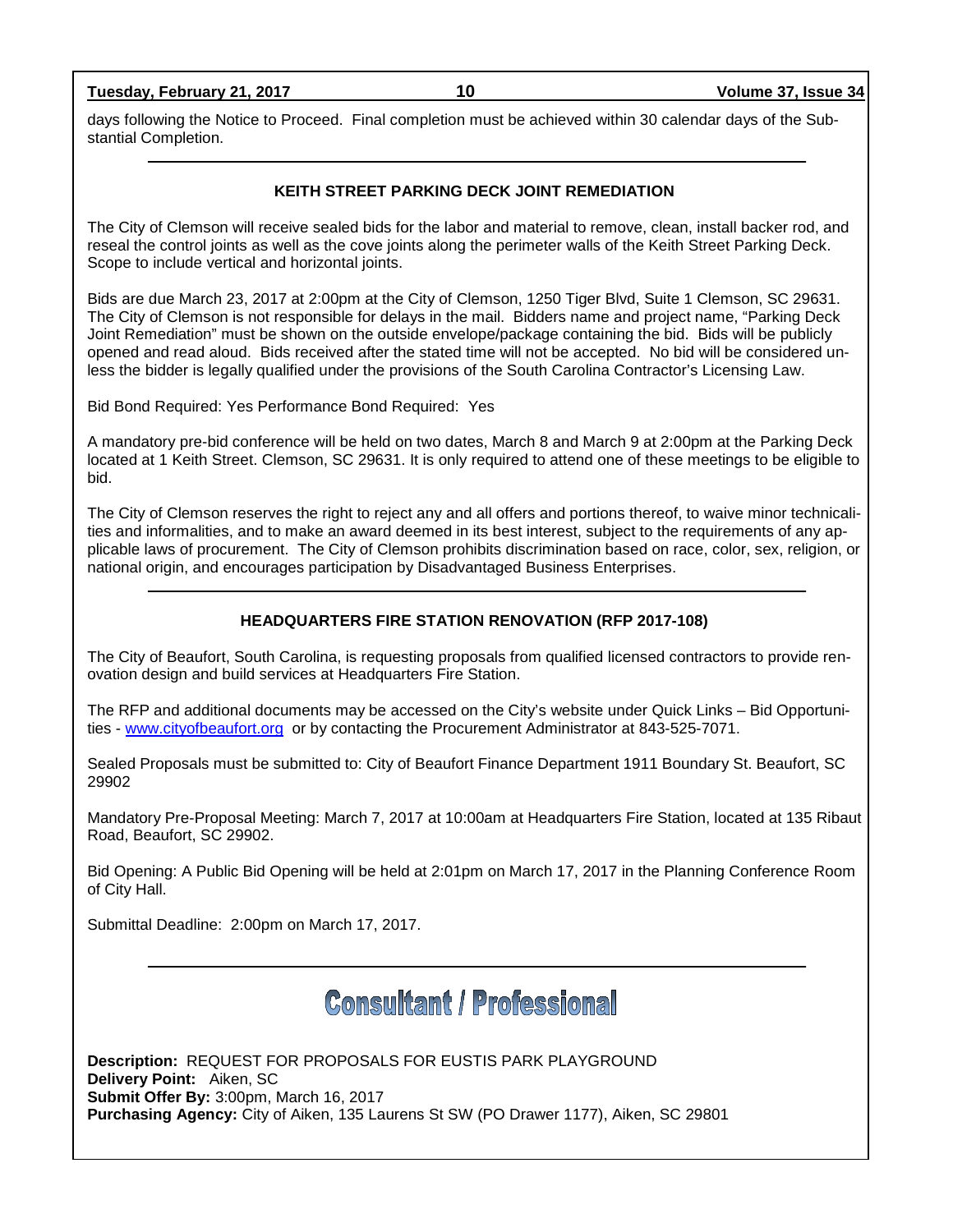| 11<br>Tuesday, February 21, 2017                                                                                                                                                                                                          | Volume 37, Issue 34 |
|-------------------------------------------------------------------------------------------------------------------------------------------------------------------------------------------------------------------------------------------|---------------------|
| Buyer: Stuart Bedenbaugh, 803-642-7654, sbedenbaugh@cityofaikensc.gov<br>Direct Inquiries To: Jeff Metz jmetz@cityofaikensc.gov<br><b>Download Solicitation From:</b>                                                                     |                     |
| https://edoc.cityofaikensc.gov/weblink/Browse.aspx?startid=129972&row=1&dbid=0                                                                                                                                                            |                     |
|                                                                                                                                                                                                                                           |                     |
| Equipment                                                                                                                                                                                                                                 |                     |
| <b>Description: TACTICAL THROAT MICROPHONE</b><br>Solicitation Number: 5400012833<br>Submit Offer By: 03/07/2017 10:00am<br>Purchasing Agency: SC Department of Corrections 4420 Broad River Road Columbia, SC 29210                      |                     |
| <b>Buyer: RUTHIE BISHOP</b>                                                                                                                                                                                                               |                     |
| Email: Bishop.Ruthie@doc.state.sc.us<br><b>Download Solicitation From:</b><br>http://webprod.cio.sc.gov/SCSolicitationWeb/solicitationAttachment.do?solicitnumber=5400012833                                                              |                     |
|                                                                                                                                                                                                                                           |                     |
| <b>Description: SELF-CONTAINED BREATHING APPARATUS</b><br>Solicitation Number: 2017-3-08<br>Delivery Point: 151 E Front Street, Mullins, SC<br>Submit Offer By: 3/8/17 2:00pm<br><b>Purchasing Agency: City of Mullins</b>                |                     |
| Direct Inquiries To Buyer: David Hudspeth, 846-464-5660, dhudspeth@mullinssc.us<br><b>Download Solicitation From: www.mullinssc.us</b>                                                                                                    |                     |
| Description: SUPPLY AND INSTALL A 125 KW GENERATOR AND 400 AMP TRANSFER SWITCH ON A<br>PRE-EXISTING CONCRETE PAD AT LANDO FIRE DEPARTMENT BUILDING, EDGEMOOR<br>STATION. 4487 EDGELAND ROAD EDGEMOOR SC 29712                             |                     |
| <b>Solicitation Number: RFP 1617-08</b><br>Delivery Point: Richburg, SC                                                                                                                                                                   |                     |
| Submit Offer By: March 21, 2017 2:00 pm<br>Purchasing Agency: Chester County Government, 1476 J.A. Cochran Bypass, Chester, SC 29706<br>Buyer: Susan M. Cok, Director of Contracts and Procurement, 803-581-2829 / scok@chestercounty.org |                     |
| Download Solicitation From: www.chestercounty.org                                                                                                                                                                                         |                     |
| <b>Description: FURNISH AND DELIVER NEW JLG MODEL 7610 TRAILER</b><br>Solicitation Number: 20170124                                                                                                                                       |                     |
| Delivery Point: COLUMBIA, SC<br>Submit Offer By: March 22, 2017 2:00pm<br>Purchasing Agency: Richland County School District One, Procurement Services, 201 Park Street, Columbia,                                                        |                     |
| SC 29201<br>Buyer: Pat Wilson, 803-231-7031, pawilson@richlandone.org<br>Download Solicitation From: www.richlandone.org                                                                                                                  |                     |
|                                                                                                                                                                                                                                           |                     |
| PLAYGROUND EQUIPMENT BID# 17-B0043<br>uill be receiving bide for Dlovaround Equipment. Did forme and ano                                                                                                                                  |                     |

The City of Myrtle Beach will be receiving bids for Playground Equipment. Bid forms and specifications may be obtained from the Purchasing Office located at 3231 Mr. Joe White Avenue or from the City website [www.cityofmyrtlebeach.com/bids.html](http://www.cityofmyrtlebeach.com/bids.html)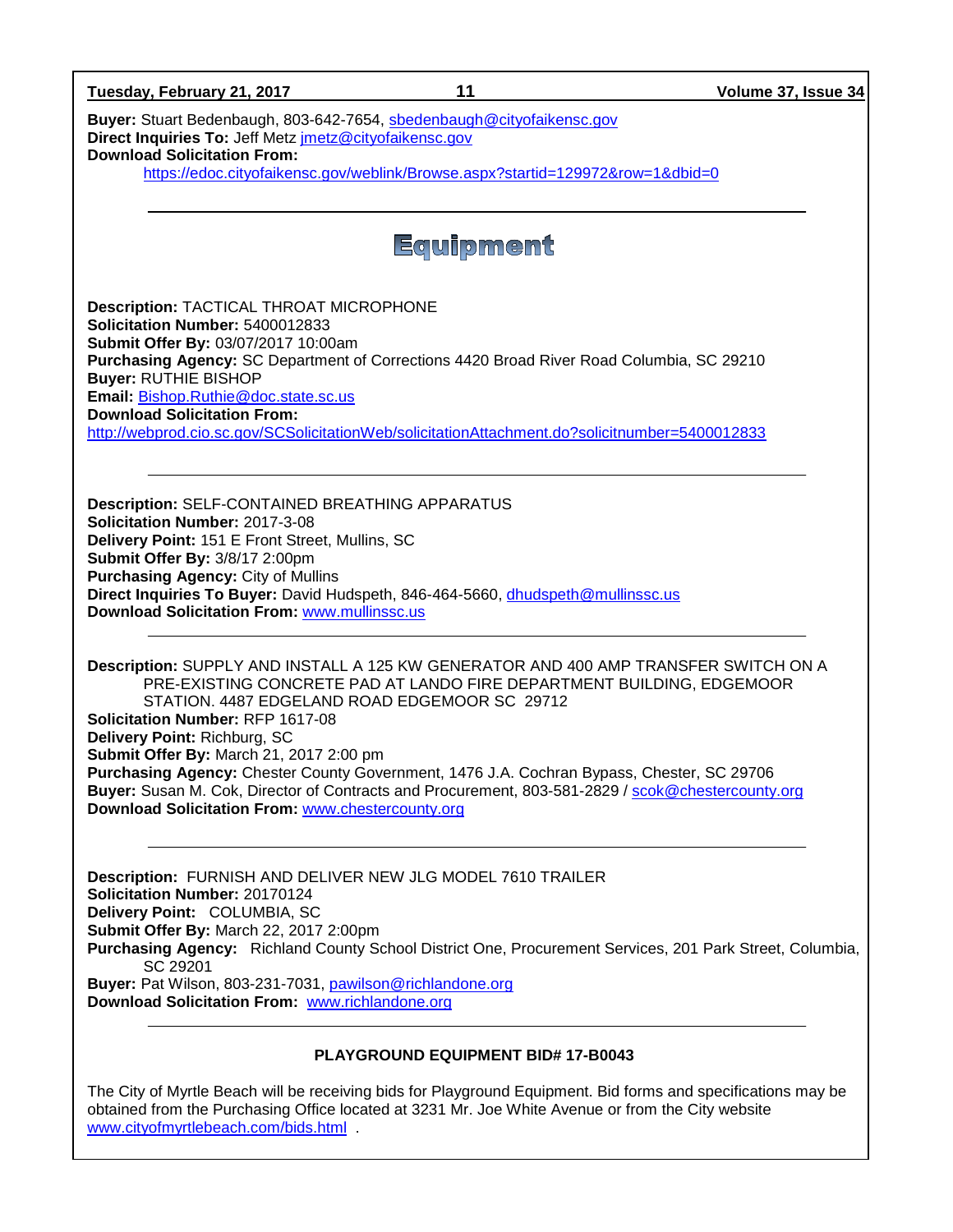| Tuesday, February 21, 2017 |
|----------------------------|
|----------------------------|

Bids will be received until 2:00pm on March 6, 2017.

#### **SELF-CONTAINED BREATHING APPARATUS (RFP 2017-107)**

The City of Beaufort, South Carolina, is requesting proposals from qualified licensed manufactures and suppliers for the purchase of 34 complete Self-Contained Breathing Apparatus (SCBA) meeting the requirements of the Assistance to Firefighter Grant program.

The RFP and additional documents may be accessed on the City's website under Quick Links – Bid Opportunities [www.cityofbeaufort.org](http://www.cityofbeaufort.org/) or by contacting the Procurement Administrator at 843-525-7071.

Sealed Proposals must be submitted to: City of Beaufort Finance Department 1911 Boundary St. Beaufort, SC 29902 Bid Opening: A Public Bid Opening will be held at 2:01pm on March 10, 2017 in the Planning Conference Room of City Hall. Submittal Deadline: 2:00pm on March 10, 2017.

# **Information Technology**

**Description:** TABLEAU SOFTWARE UPGRADE OF EXISTING LICENSES - READVERTISE BID CLOSING DATE CORRECTION. PREVIOUSLY ADVERTISED FRIDAY, 02/17/2017.

**Solicitation Number:** 84341855

**Delivery Point:** Clemson, SC

**Submit Offer By:** 02/28/2017 2:30pm

**Purchasing Agency:** Clemson University, Procurement Services, Administrative Services Bldg.,108 Perimeter Rd., Clemson, SC 29634

**Buyer:** Tammy D. Crooks[, duncant@clemson.edu](mailto:duncant@clemson.edu) , 864-656-0641

**Download Solicitation From:** Online solicitations only. Solicitations can be <https://clemson.ionwave.net/CurrentSourcingEvents.aspx>

**Description:** STORAGE SERVERS - READVERTISE BID CLOSING DATE CORRECTION. PREVIOUSLY ADVERTISED FRIDAY, 02/17/2017.

**Solicitation Number:** 84389469

**Delivery Point:** Clemson, SC **Submit Offer By:** 02/28/2017 2:30pm

**Purchasing Agency:** Clemson University, Procurement Services, Administrative Services Bldg.,108 Perimeter Rd., Clemson, SC 29634

**Buyer:** Tammy D. Crooks[, duncant@clemson.edu](mailto:duncant@clemson.edu) , 864-656-0641 **Download Solicitation From:** Online solicitations only. Solicitations can be viewed at <https://clemson.ionwave.net/CurrentSourcingEvents.aspx>

**Description:** CAMA SOFTWARE AND RECORDS CONVERSION -RE-BID **Solicitation Number:** 1216 **Delivery Point:** Winnsboro, SC 29180 **Submit Offer By:** March 16, 2017 11:00am **Purchasing Agency:** Fairfield County Council, PO Drawer 60 Winnsboro, SC 29180 **Buyer:** Sheila Pickett CPPB, 803-815-4004, [sheila.pickett@fairfield.sc.gov](mailto:sheila.pickett@fairfield.sc.gov) **Download Solicitation From:** [www.fairfieldsc.com](http://www.fairfieldsc.com/)

**Description:** PROVIDE SPECIFIC SOLARWINDS SOFTWARE AND THE 1ST YEAR OF MAINTENANCE **Solicitation Number:** RFQ3118-KP-03/10/2017 **Delivery Point:** Charleston, SC 29409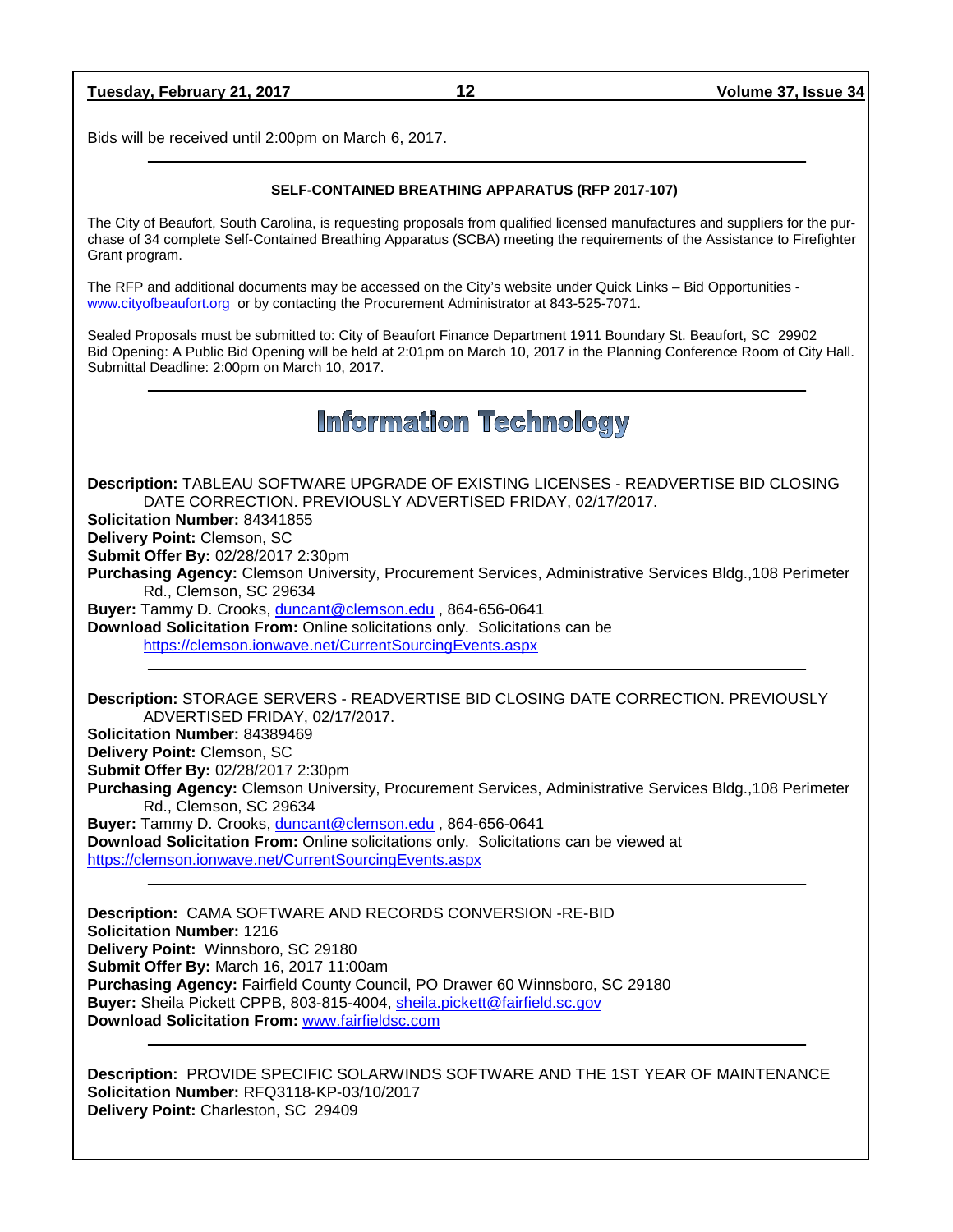**Submit Offer By:** March 10, 2017 5:00pm **Purchasing Agency:** The Citadel, Procurement, Central Supply Warehouse, 171 Moultrie Street, Charleston, SC 29409 **Buyer:** Karen Pressley CPPB, [pressleyk1@citadel.edu](mailto:pressleyk1@citadel.edu)  **Download Solicitation From:** <https://www.publicpurchase.com/gems/register/vendor/register?actionbtn=Register> **WEB-BASED GRANTS MANAGEMENT SYSTEM** The South Carolina Arts Commission is accepting quotes for a web-based grants management system. The system will allow for account holders to submit applications and other forms/documents electronically. Grants will be managed through a backend dashboard. To include a one-time import of 275 application data-sets. Quotes will be accepted through March 8, 2017. For the full system requirements and additional information, contact Cathy Lee, 803-734-8674 or [clee@arts.sc.gov](mailto:clee@arts.sc.gov) . **Description:** The School District of Pickens County is accepting proposals to procure Data Center Services from a Carrier-Neutral Data Center within the greater Northeast South Carolina area. This contracted Data Center location will support a District Wide Area and Wireless Network Demarcation, an Internet and Telecommunication Point of Presence and Primary Data Center Colocation Services. In addition, this location will provide access to other Managed and/or network services for the District. The implementation of any associated contract resulting from this competitive request for proposal process will be dependent on the District's issuance of a written Notice to Proceed. E-Rate funding notification alone will not signify Notice to Proceed. The District will have the right to allow a contract to expire in full or in part without implementation if appropriate funding does not become available including Bond and/or General Operating Funds (GOF). **Solicitation Number:** 117-20-3-22 **Deadline for Questions:** March 14, 2017 before 10:00am. All questions must be emailed to [KateWil](mailto:KateWilson@pickens.k12.sc.us)[son@pickens.k12.sc.us](mailto:KateWilson@pickens.k12.sc.us) **Due Date/Time:** March 22, 2017 at 10:00am<br>**Submit to:** School District of Pickens Co School District of Pickens County, Attn: Kate Wilson, Coordinator of Procurement, School District of Pickens County, 1348 Griffin Mill Road, Easley, SC 29640 **Inquiries**: [KateWilson@pickens.k12.sc.us](mailto:KateWilson@pickens.k12.sc.us) **Bid Requests:** [www.pickens.k12.sc.us](http://www.pickens.k12.sc.us/) ; Departments; Procurement; and Solicitations & Awards; View & Print **Solicitation Maintenance and Repair Description:** BURN BUILDING METAL WORK **Solicitation Number:** 17-R0065 **Delivery Point:** Myrtle Beach, SC 29577 **Submit Offer By:** March 2, 2017 2:00pm **Purchasing Agency:** City of Myrtle Beach Procurement Department, 3231 Mr. Joe White Avenue, Myrtle Beach, SC 29577 **Buyer:** Teresa Welch, 843-918-2172, [twelch@cityofmyrtlebeach.com](mailto:twelch@cityofmyrtlebeach.com) **Description:** WALL PROJECT FOR FORT MILL & GOLD HILL ELEMENTARY SCHOOLS

**Solicitation Number:** 16-042 **Delivery Point:** Fort Mill, South Carolina **Pre-Bid Conf./Site:** Mandatory **Date/Time/Place:** March 2, 2017 9:00am Gold Hill Elementary School Main Office, 1000 Dave Gibson Blvd., Tega Cay, SC 29708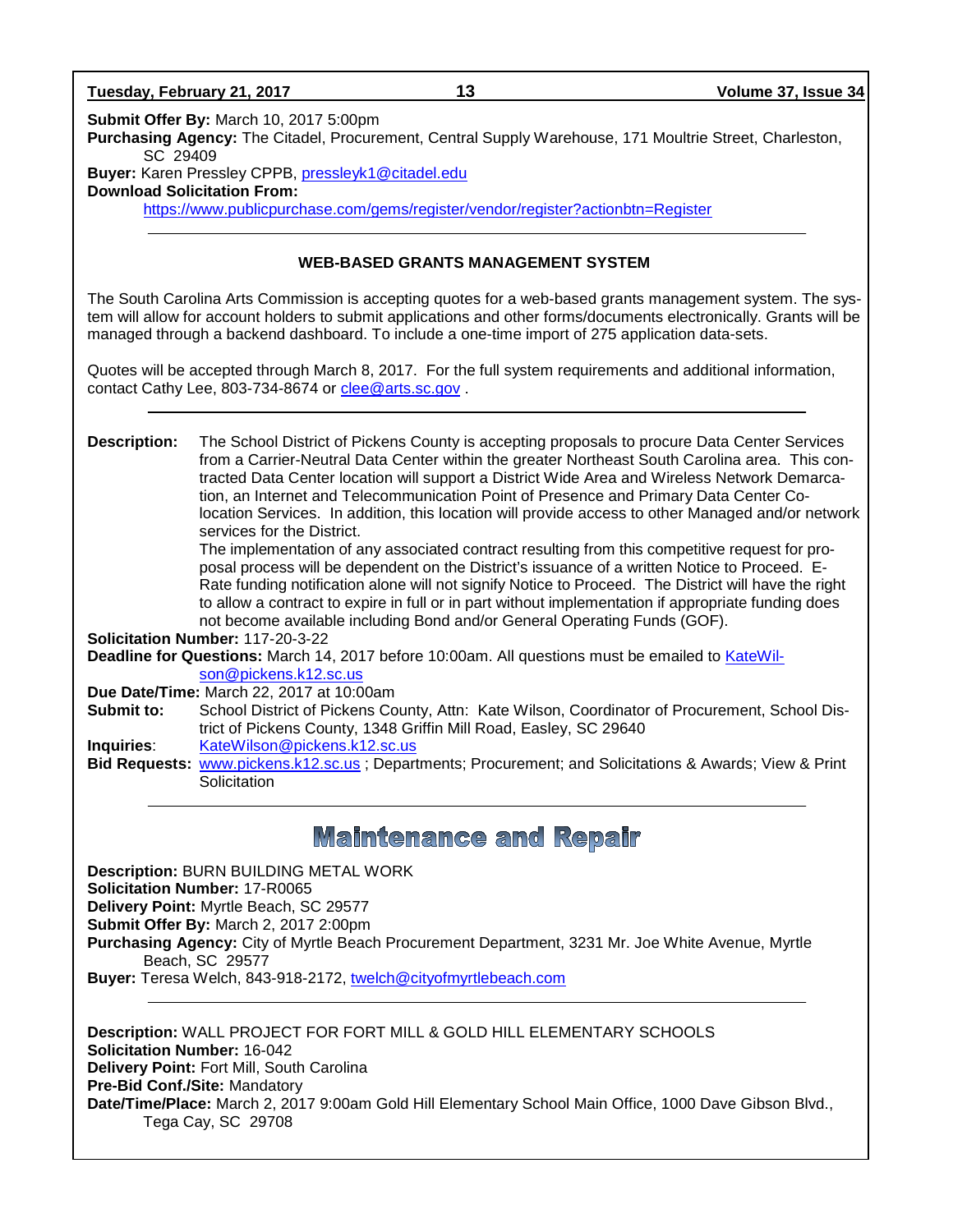| Tuesday, February 21, 2017 |
|----------------------------|
|----------------------------|

**Submit Offer By:** March 28, 2017 10:00am **Purchasing Agency:** Fort Mill School District Four, 2233 Deerfield Drive, Fort Mill, SC 29715 **Direct Inquiries To:** [schoenmakerc@fortmillschools.org](mailto:schoenmakerc@fortmillschools.org)

# Printing

## **SUMMER LEARNING CHALLENGE GUIDEBOOK**

Richland Library is seeking printing services to produce a guidebook and tracking card for the Richland Library Summer Learning Challenge.

Richland Library Summer Learning Challenge is a multi-month long initiative that consists of a variety of events, programs and activities spread out across Richland County, SC. The Summer Learning Challenge Guidebook is a large print piece that provides participants with a listing of all activities occurring mid-May through mid-August and the means to track (by using a "tracking card" inserted within the document) there, and their families, progress in the challenge.

The Request for Proposals may be downloaded from the Library's website at richlandlibrary.com or by e-mailing: [financeoffice@richlandlibrary.com](mailto:financeoffice@richlandlibrary.com) .

Sealed proposals must be received on or before 12:00 noon on March 24, 2017. Proposals received after the stated time will not be accepted. Proposals must be in a sealed envelope clearly marked "Printing Services for Summer Learning Challenge".

The Richland Library is an affirmative action and equal opportunity agency.



**Description:** BILLBOARDS -- WIC **Solicitation Number:** 5400012777 **Submit Offer By:** 03/09/2017 2:30pm **Purchasing Agency:** SC DHEC 301 Gervais Street Columbia, SC 29201-3073 **Buyer:** EDWARD WINSLOW **Email:** [winsloem@dhec.sc.gov](mailto:winsloem@dhec.sc.gov) **Download Solicitation From:**  <http://webprod.cio.sc.gov/SCSolicitationWeb/solicitationAttachment.do?solicitnumber=5400012777>

**Description:** SECURITY SERVICES FOR GSSM **Solicitation Number:** 5400012859 **Pre-Bid:** 03/1/2017 10:00am, S.C. Governor's School for Science & Mathematics, 401 Railroad Avenue Hartsville, S.C. 29550, **Submit Offer By:** 03/20/2017 11:00am **Purchasing Agency:** SC Department of Education 1429 Senate Street, Suite 200 Columbia, SC 29201 **Buyer:** ELSIE MONTGOMERY **Email:** [Emontgomery@ed.sc.gov](mailto:Emontgomery@ed.sc.gov) **Download Solicitation From:**  <http://webprod.cio.sc.gov/SCSolicitationWeb/solicitationAttachment.do?solicitnumber=5400012859>

**Description:** WATER TREATMENT SERVICE FOR COOLING TOWER AND BOILER **Solicitation Number:** 2017-026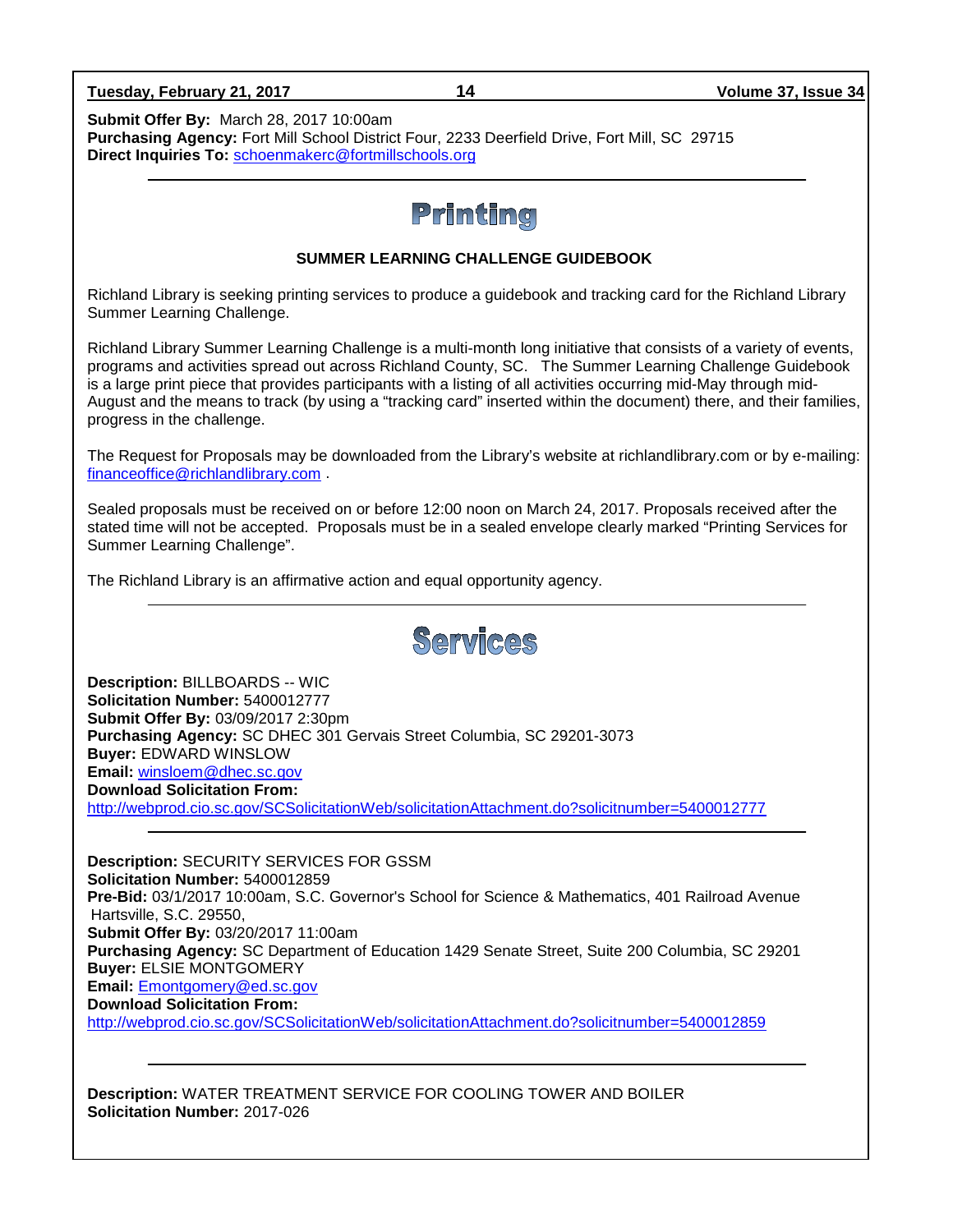**Tuesday, February 21, 2017 15 Volume 37, Issue 34**

**Delivery Point:** Irmo, SC 29063

**Submit Offer By:** March 9, 2017 11:00am

**Purchasing Agency:** School District Five of Lexington and Richland Counties, 1020 Dutch Fork Rd., Irmo, SC 29063

**Direct Inquiries To Buyer:** Lynda Robinson, 803-476-8140 / [D5bids@lexrich5.org](mailto:D5bids@lexrich5.org) **Download Solicitation From:** <http://www.lexrich5.org/Page/9173>

**Description:** ARMED SECURITY GUARD SERVICES FOR THE UNIVERSITY OF SOUTH CAROLINA **Solicitation Number:** USC-FPB-3094-DG **Delivery Point:** Columbia, SC **Submit Offer By:** March 8, 2017 11:00am **Purchasing Agency:** University of South Carolina Purchasing Department, 1600 Hampton Street, Columbia SC, 29208 **Quotation Package Request From Buyer:** Dennis Gallman, 803-777-4115 / [gallmand@mailbox.sc.edu](mailto:gallmand@mailbox.sc.edu) . **Download Solicitation From:** [http://purchasing.sc.edu](http://purchasing.sc.edu/) **Description:** PROVIDE FIRE EXTINGUISHER SERVICES **Solicitation Number:** IFB-2275 **Delivery Point:** Florence, SC **Site Visit:** Non-mandatory **Date/Time/Place:** 03/06/2017, 2:00pm, Purchasing Office (Room 102) of the Stokes Administration Building on the campus of Francis Marion University. Please call to notify the Purchasing Office of your plans to attend the Site Visit.

**Submit Offer By:** 03/17/2017 2:00pm

**Purchasing Agency:** Francis Marion University, Stokes Administration Building, Purchasing Office, Room 102, 4822 East Palmetto Street, Florence, SC 29506

**Buyer:** Paul J. MacDonald, 843-661-1161 / [pmacdonald@fmarion.edu](mailto:pmacdonald@fmarion.edu)

**Download Solicitation From:** [www.fmarion.edu/about/solicitationsandawards](http://www.fmarion.edu/about/solicitationsandawards)

**Description:** ADMITTED STUDENT SURVEY FOR COLLEGE OF CHARLESTON **Solicitation Number:** 17.31.JB.P **Delivery Point:** Charleston, SC 29401 **Submit Offer By:** March 9, 2017 3:00pm **Purchasing Agency:** College of Charleston, Procurement Office, Lightsey Center, Suite B-53, 160 Calhoun Street, Charleston, SC 29401 **Buyer:** John Burnette, 843 953-5555, [burnettej1@cofc.edu](mailto:burnettej1@cofc.edu)

**Download Solicitation From:** <http://ebid.cofc.edu/>

**Description:** TURN KEY JOB TO PROVIDE ALL LABOR, MATERIALS , EQUIPMENT AND TRANPORTATION TO REMOVE EXISTING CARPETING/FLOORING INCLUDING BASE, TRANSITIONS AND INSTALL NEW CARPET TILE, COVE BASE , TRANSITIONS , RUBBER TREADS AND STEPS WITH STRINGERS AND PROVIDE MINOR SKIMMING OF FLOOR AS NECESSARY IN THE CONSERVATIORY OF MUSIC **Solicitation Number:** RFQ # 17-R1701385/TS

**Delivery Point:** Rock Hill, SC 29733

**To Schedule An Appointment:** Contact Kelly Huber, Director, Facilities Design and Development – Office: 803-323-2264 Or Cell: 803-2442-0228 During the following dates and times: March 6, 2017 through March 9, 2017 between the hours of 8:30am through 3:30pm

**Submit Offer By:** March 15, 2017 3:00pm

**Purchasing Agency:** Winthrop University, Procurement Services, 307 Tillman Hall, Rock Hill, SC 29733 **Buyer:** Teresia Sexton, 803-323-2143, Ext. 6026, [sextont@winthrop.edu](mailto:sextont@winthrop.edu)

**Download Solicitation From:** <http://www.winthrop.edu/procurement/bids>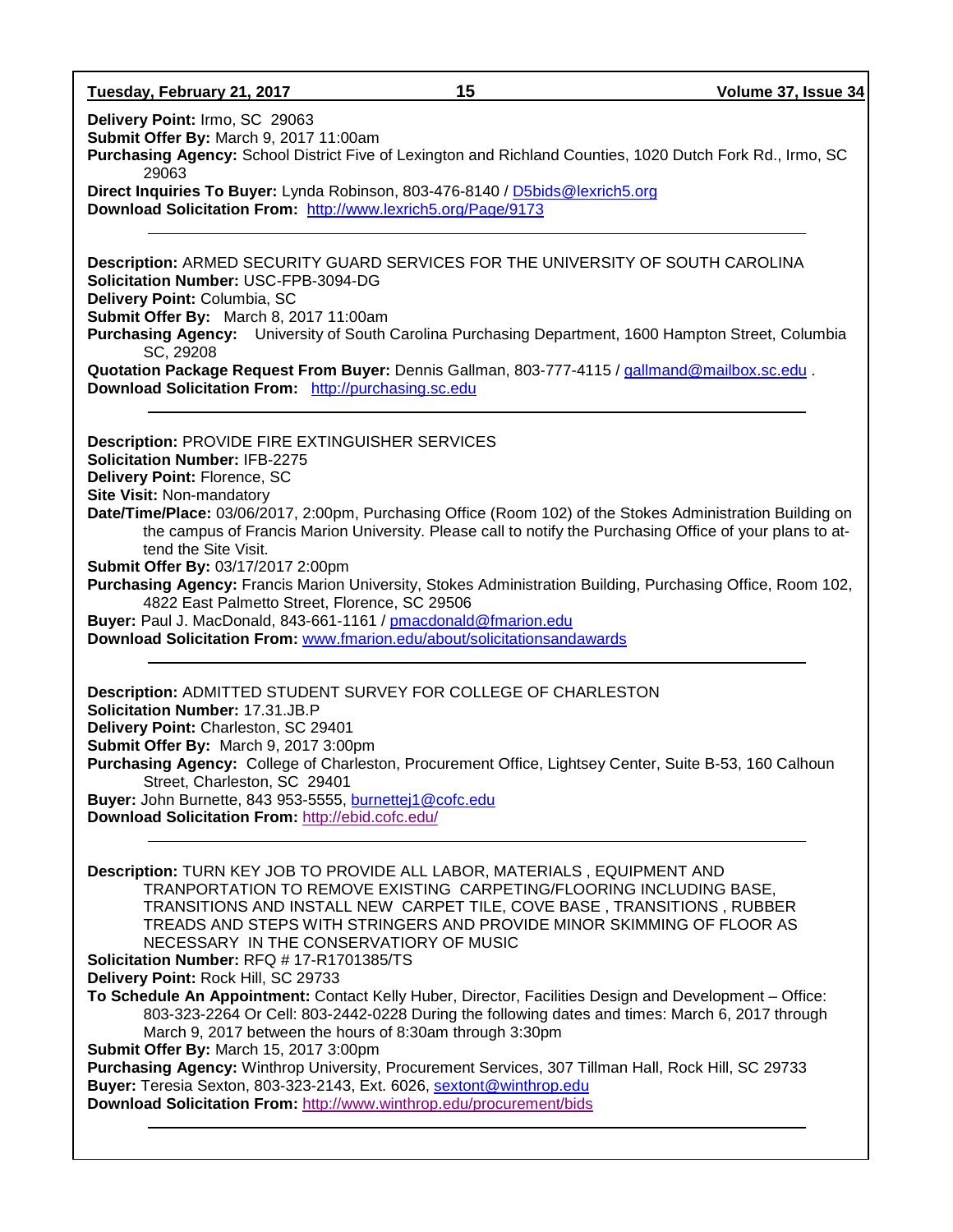#### **AUTOMATED FINGERPRINT IDENTIFICATION SYSTEM (AFIS) FOR POLICE DEPARTMENT REQUEST FOR PROPOSALS #1617-089-CM**

Qualified, interested firms or persons are invited and encouraged to submit competitive proposals, including statements of interest, qualifications and experience to the Town of Mount Pleasant's (Town) Procurement Division for the implementation, delivery, and support for an automated fingerprint identification system (AFIS) as described within this Solicitation.

It is the intent of the Town to procure the services of qualified firms to provide AFIS services. Interested parties must have demonstrated ability in the implementation, delivery, and support for these services. Firms must have SLED AFIS certification for Criminal submissions prior to submitting, as well as FBI IAFS certification.

This project is supported by the Federal Formula Grant #1G16012, awarded by the Bureau of Justice Assistance, U.S. Department of Justice through the South Carolina Department of Public Safety.

One (1) unbound original and three (3) bound copies of the Proposal shall be submitted and clearly identified as "Automated Fingerprint Identification System (AFIS) for Police Department– #1617-089-CM." Proposals will be accepted until 2:00pm on March 7, 2017 by the Procurement Division for the Town of Mount Pleasant. Submittals received after the deadline may be disqualified in accordance with the Town's Procurement Ordinance. Offerors are responsible for the delivery of submittals during business hours, 8:00am - 4:30pm, Monday through Friday.

Interested Bidders can contact Catherine Morrissey, Procurement Agent, a[t cmorrissey@tompsc.com](mailto:cmorrissey@tompsc.com) for solicitation documents.

#### **RC-026-B-2017, SECURITY SYSTEM AND MONITORING**

Richland County Government, South Carolina is requesting bids from qualified vendors for security systems and monitoring.

One original sealed bid clearly marked: "RC-026-B-2017, Security System and Monitoring" shall be submitted in an enclosed and secured envelope/container; the container shall be addressed to:

Richland County Government Office of Procurement and Contracting 2020 Hampton Street, Suite 3064 (Third Floor) Columbia, SC 29204- 1002

Attn: Sierra Flynn

Bids will be accepted until 2:00pm March 9, 2017; bids shall not be accepted after the above date and time.

Solicitation packages may be obtained by accessing our website on the Procurement page at: <http://www.richlandonline.com/Government/Departments/BusinessOperations/Procurement.aspx> or by contacting Sierra a[t flynns@rcgov.us](mailto:flynns@rcgov.us)

All bidders on this project are required to attend a mandatory pre-bid conference on Friday, February 24, 2017 2:00pm at Richland County 4th Floor Conference, 2020 Hampton Street Suite 4072, Columbia, SC 29204.

Bid opening: March 9, 2017 2:00pm at Richland County 4th Floor Conference Room, 2020 Hampton Street Suite 4072, Columbia, SC 29204

### **CUSTODIAL SERVICES SOLICITATION # 17-016**

Richland School District Two will be receiving competitive sealed proposals for Custodial Services beginning July 1, 2017 for school year 2017-2018 with an option to extend up to four additional school years (through SY 2021-2022).

To be considered, proposals must be received by 10:00am on March 30, 2017.

Mandatory pre-proposal conference will be held on March 2, 2017, at 9:00am at the Richland Two Support Service Center, 124 Risdon Way, Columbia, SC 29223. Please direct proposals to Richland School District Two, 124 Risdon Way, Columbia, SC 29223. Clearly mark on the outside proposal package: Solicitation #17-016, Proposal for Custodial Services

To obtain a copy of the Request for Proposal packet or for questions concerning the proposal contact Wendell Shelton, Richland School District Two, 124 Risdon Way, Columbia, SC 29223, [wshelton@richland2.org](mailto:wshelton@richland2.org)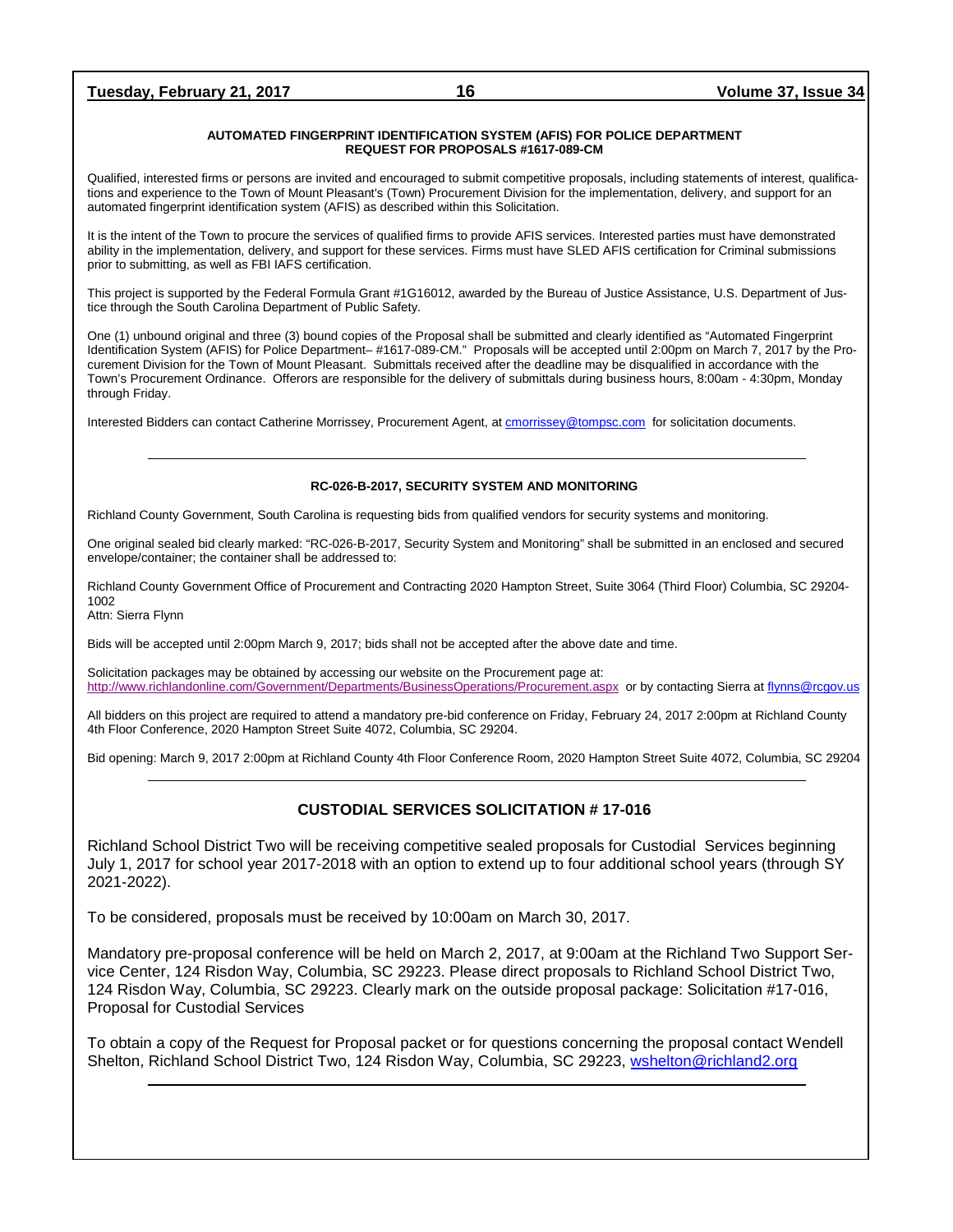### **Tuesday, February 21, 2017 17 Volume 37, Issue 34**

**Description:** ONE STOP OPERATOR SERVICES UNDER THE WORKFORCE INNOVATION AND OPPORTUNITY ACT ACROSS THE ENTIRE LOWCOUNTRY SERVICE AREA (BEAUFORT, COLLETON, HAMPTON AND JASPER COUNTIES) IN SC

**Solicitation Number:** WIOA 2016-01 OSO

**Delivery Point:** Workforce Area – Beaufort, Colleton, Hampton and Jasper counties of SC **Pre-Bid Conf./Site:** Non-mandatory

**Date/Time/Place:** March 7, 2017 1:00pm, Lowcountry Council of Governments 634 Campground Road Yemassee, SC 29945

**Submit Offer By:** March 24, 2017 1:00pm

**Purchasing Agency:** Lowcountry Council of Governments Workforce Development (PO Box 98) 634 Campground Rd Yemassee, SC 29945-0098

**Buyer:** Shelly Campbell, 843-473-3975, [scampbell@lowcountrycog.org](mailto:scampbell@lowcountrycog.org)

**Download Solicitation From:** [http://www.lowcountrycog.org/workforce/request\\_for\\_proposal/index.php](http://www.lowcountrycog.org/workforce/request_for_proposal/index.php)

# **Supplies**

**Description:** ROOFING SUPPLIES **Solicitation Number:** 5400012797 **Submit Offer By:** 03/07/2017 10:00am **Purchasing Agency:** SC Department of Corrections 4420 Broad River Road Columbia, SC 29210 **Buyer:** MYRTLE DEWERDT **Email:** [dewerdt.myrtle@doc.state.sc.us](mailto:dewerdt.myrtle@doc.state.sc.us) **Download Solicitation From:**  <http://webprod.cio.sc.gov/SCSolicitationWeb/solicitationAttachment.do?solicitnumber=5400012797>

**Description:** SCDOT MLBC MATERIAL **Solicitation Number:** 5400012843 **Site Visit:** By appointment, Huntington Beach State Park, 16148 Ocean Hwy., Murrells Inlet, SC 29576 **Submit Offer By:** 03/01/2017 3:00pm **Purchasing Agency:** SC Dept Parks, Recreation & Tourism 1205 Pendleton Street, Room 517 Columbia, SC 29201 **Buyer:** JAMES JACKSON **Email:** [Jjackson@scprt.com](mailto:Jjackson@scprt.com) **Phone:** 803-734-1302 **Download Solicitation From:**  <http://webprod.cio.sc.gov/SCSolicitationWeb/solicitationAttachment.do?solicitnumber=5400012843>

**Description:** FLBC FOR BARNWELL MAINTENANCE **Solicitation Number:** 5400012910 **Submit Offer By:** 03/07/2017 2:30pm **Purchasing Agency:** SCDOT Procurement Office 955 Park Street Room 101 Columbia, SC 29201-3959 **Buyer:** EMMETT KIRWAN **Email:** [KirwanEI@scdot.org](mailto:KirwanEI@scdot.org) **Download Solicitation From:**  <http://webprod.cio.sc.gov/SCSolicitationWeb/solicitationAttachment.do?solicitnumber=5400012910>

**Description:** HATCH RESISTER LEATHER GLOVES **Solicitation Number:** 5400012832 **Submit Offer By:** 03/09/2017 10:00am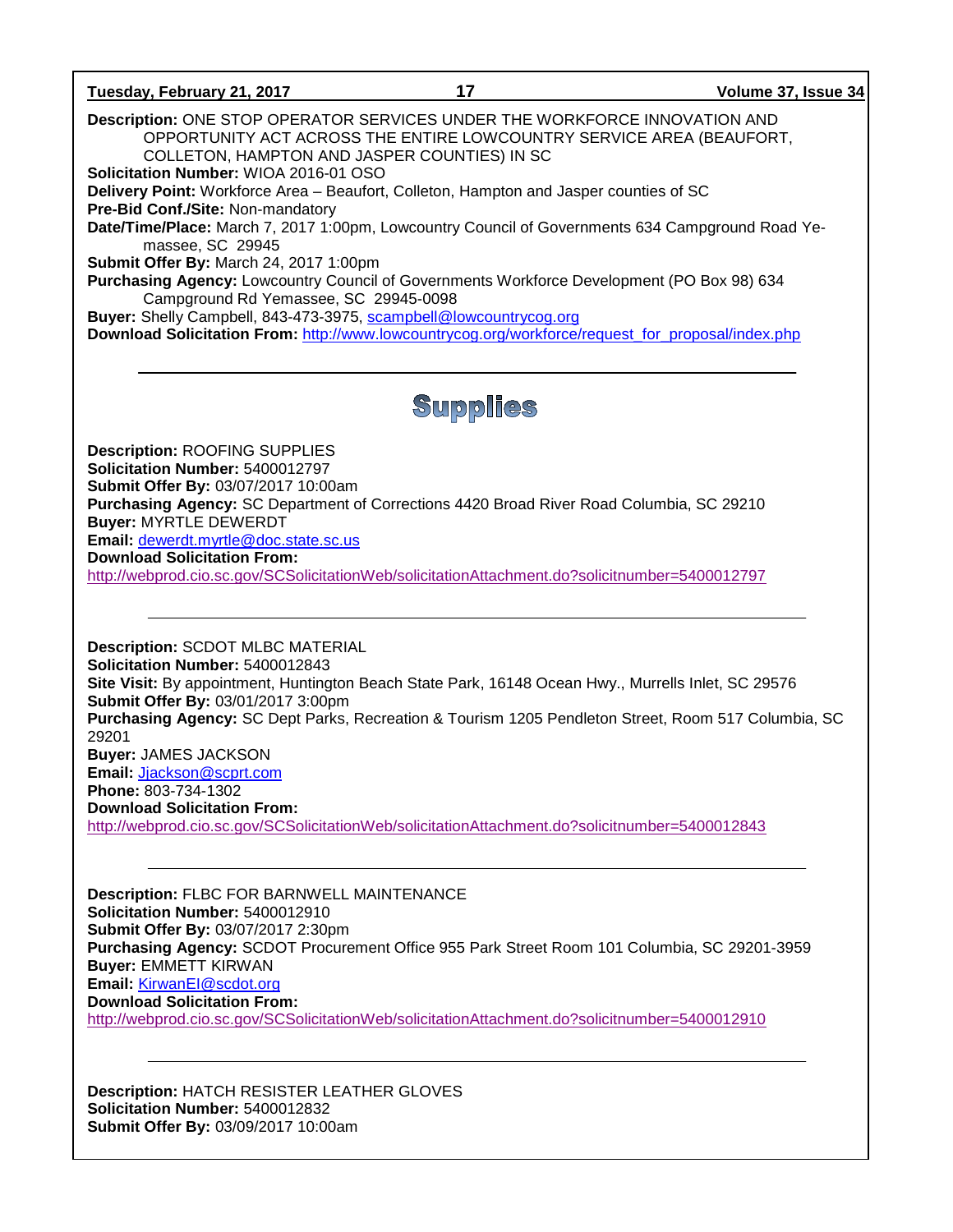**Tuesday, February 21, 2017 18 Volume 37, Issue 34**

**Purchasing Agency:** SC Department of Corrections 4420 Broad River Road Columbia, SC 29210 **Buyer:** RUTHIE BISHOP **Email:** [Bishop.Ruthie@doc.state.sc.us](mailto:Bishop.Ruthie@doc.state.sc.us) **Download Solicitation From:** 

<http://webprod.cio.sc.gov/SCSolicitationWeb/solicitationAttachment.do?solicitnumber=5400012832>

**Description:** RIOT HELMETS **Solicitation Number:** 5400012911 **Submit Offer By:** 03/09/2017 10:00am **Purchasing Agency:** SC Department of Corrections 4420 Broad River Road Columbia, SC 29210 **Buyer:** RUTHIE BISHOP **Email:** [Bishop.Ruthie@doc.state.sc.us](mailto:Bishop.Ruthie@doc.state.sc.us) **Download Solicitation From:**  <http://webprod.cio.sc.gov/SCSolicitationWeb/solicitationAttachment.do?solicitnumber=5400012911>

**Description:** DRY ICE PELLET PRICING CONTRACT **Solicitation Number:** 84787715 **Delivery Point:** Clemson, SC **Submit Offer By:** 03/10/2017 2:15pm **Purchasing Agency:** Clemson University, Procurement and Business Services, Administrative Services Bldg.,108 Perimeter Rd., Clemson, SC 29634 **Buyer:** Sam Young, [scy@clemson.edu](mailto:scy@clemson.edu) **Download Solicitation From:** Online solicitations only. Solicitations can be viewed at <https://clemson.ionwave.net/CurrentSourcingEvents.aspx>

### **PAINT SUPPLIES SOLICITATION # 17-017**

Richland School District Two wishes to enter a contract with a paint supplier to provide First Quality Paints. All manufacturers must be listed by the Master Painters Institute in order to apply. Contract shall be for a three (3) year period with the option for two (2) consecutive one year periods. All businesses shall be located within the general Midlands Area. The prices for the winning bid shall apply to all paint purchased for all certified Richland School District Two Maintenance and Repair projects.

All bids shall be written, signed and received no later than 10:00am, March 2, 2017 at Richland School District Two, Operations Center,124 Risdon Way, Columbia SC 29223. Bids will be publicly opened at this time.

To request a bid package or for questions contact Mr. George Gooch, 124 Risdon Way, Columbia SC 29223, Email [ggooch@richland2.org](mailto:ggooch@richland2.org) .

# Auditing

**Description:** FINANCIAL & PROCUREMENT AUDIT SERVICES **Solicitation Number:** RFP 1617-014 **Delivery Point:** GREENWOOD, SC **Submit Offer By:** 3/17/2017 2:00pm **Purchasing Agency:** Greenwood School District 50, 1855 Calhoun Road, Greenwood, SC 29649 **For Bid Package Contact Buyer:** Jack Butler, Procurement Mgr., Office 864-941-5793 or email [but](mailto:butlerjl@gwd50.org)[lerjl@gwd50.org](mailto:butlerjl@gwd50.org)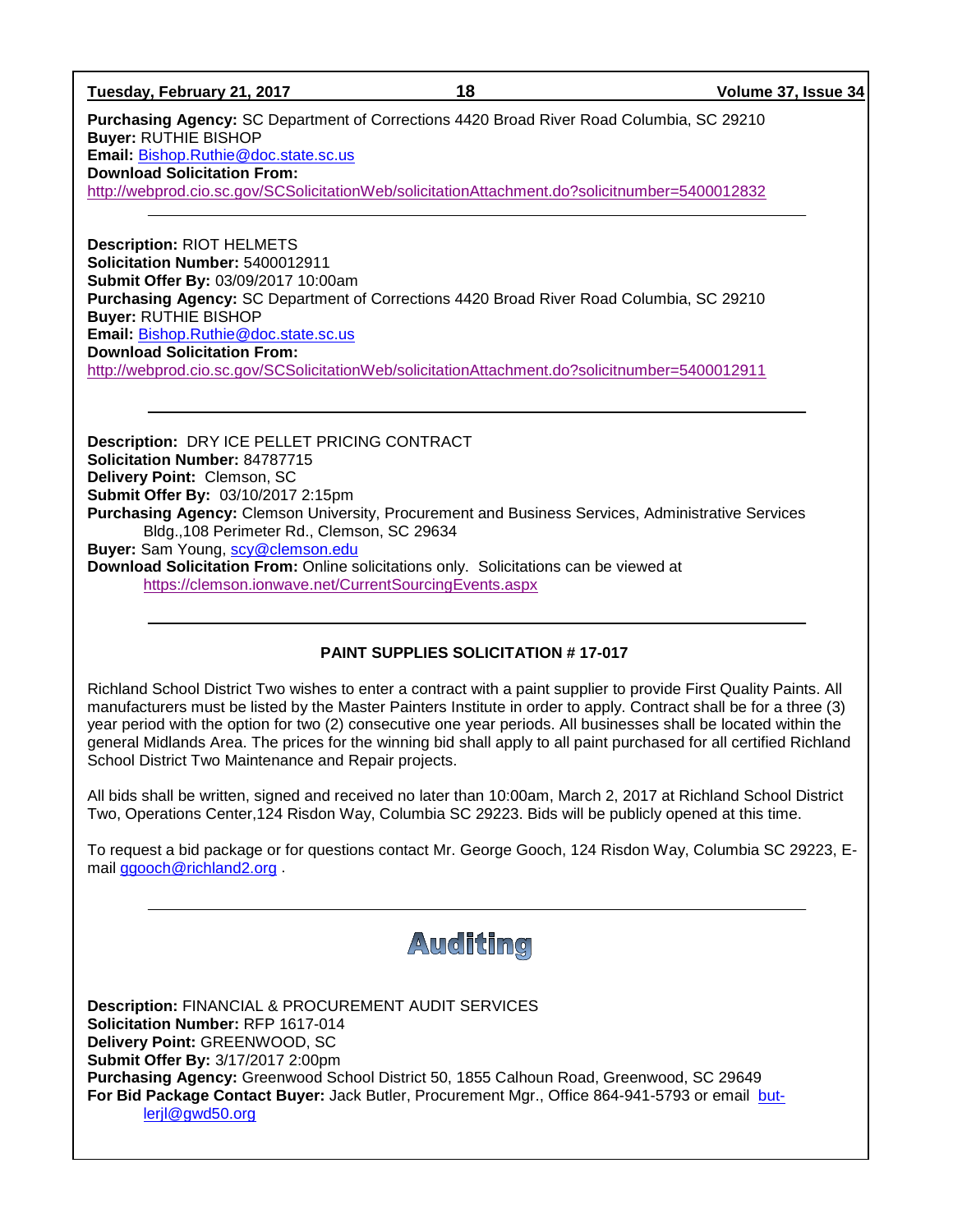**Tuesday, February 21, 2017 19 Volume 37, Issue 34**

# **Intent To Sole Source**

# **SOUTH CAROLINA DEPARTMENT OF HEALTH AND ENVIRONMENTAL CONTROL**

The South Carolina Department of Health and Environmental Control is seeking qualified vendors to provide a Portable Vaporous Hydrogen Peroxide (VHP) Bio-decontamination Unit for the decontamination of biological safety cabinets. MUST be a portable unit with approximate dimensions of 28"x22"x15".

Qualified vendors should contact Lisa Roland via email at [rolandld@dhec.sc.gov](mailto:rolandld@dhec.sc.gov) by February 28, 2017 for additional information.

# **PROVIDE DIAPER VOUCHER/COUPON REDEMPTION SERVICES**

The South Carolina Department of Health & Environmental Control (DHEC) is seeking qualified vendors to provide diaper voucher/coupon redemption services to meet the needs of the South Carolina Pregnancy Risk Assessment Monitoring Program (PRAMS). Vendors are to provide complete redemption/management services; including managing all communication between the South Carolina stores' corporate office, including but not limited to technical support, processing and streamlining vouchers.

Diaper vouchers will be provided to survey participants of SC PRAMS. Diaper vouchers are to be redeemed for the purchase of any brand, size, cloth, or disposable diaper available for purchase from regional grocery/super markets with South Carolina locations statewide.

Qualified vendors should contact Rebecca Nichols at 803-898-1262 by March 7, 2017 for additional formation.

**Cooperative Purchasing Notices** 

**DESCRIPTION:** TRANSCRIPTION SERVICES NON-MANDATORY TERM CONTRACT-- STATE OF SOUTH CAROLINA

**SOLICITATION NUMBER:** STATE OF ALASKA, 170007304

**LOCATION:** STATE FISCAL ACCOUNTABILITY AUTHORITY INFORMATION TECHNOLOGY MANAGEMENT OFFICE (ITMO) 1201 MAIN STREET, SUITE 600 COLUMBIA, SC 29210

**BUYER:** PATRICIA BODE **BID REQUEST:**[PBODE@MMO.SC.GOV](mailto:PBODE@MMO.SC.GOV)

**Notice**: The State of South Carolina intends to enter into a cooperative purchasing agreement with NASPO ValuePoint for transcription services.

As such, The State of Alaska, Division of General Services, is leading a multi-state effort to undertake the procurement process described below, in coordination with the National Association of State Procurement Officials (NASPO). NASPO ValuePoint (formerly known as WSCA-NASPO) is a cooperative purchasing program of all 50 states, the District of Columbia and the territories of the United States. This multi-state group, led by the State of Alaska, has a requirement for transcription services. In accordance with State procurement practices, the State of Alaska is hereby announcing the publication of Request for Proposal 170007304 for the purchase of the aforementioned goods and services.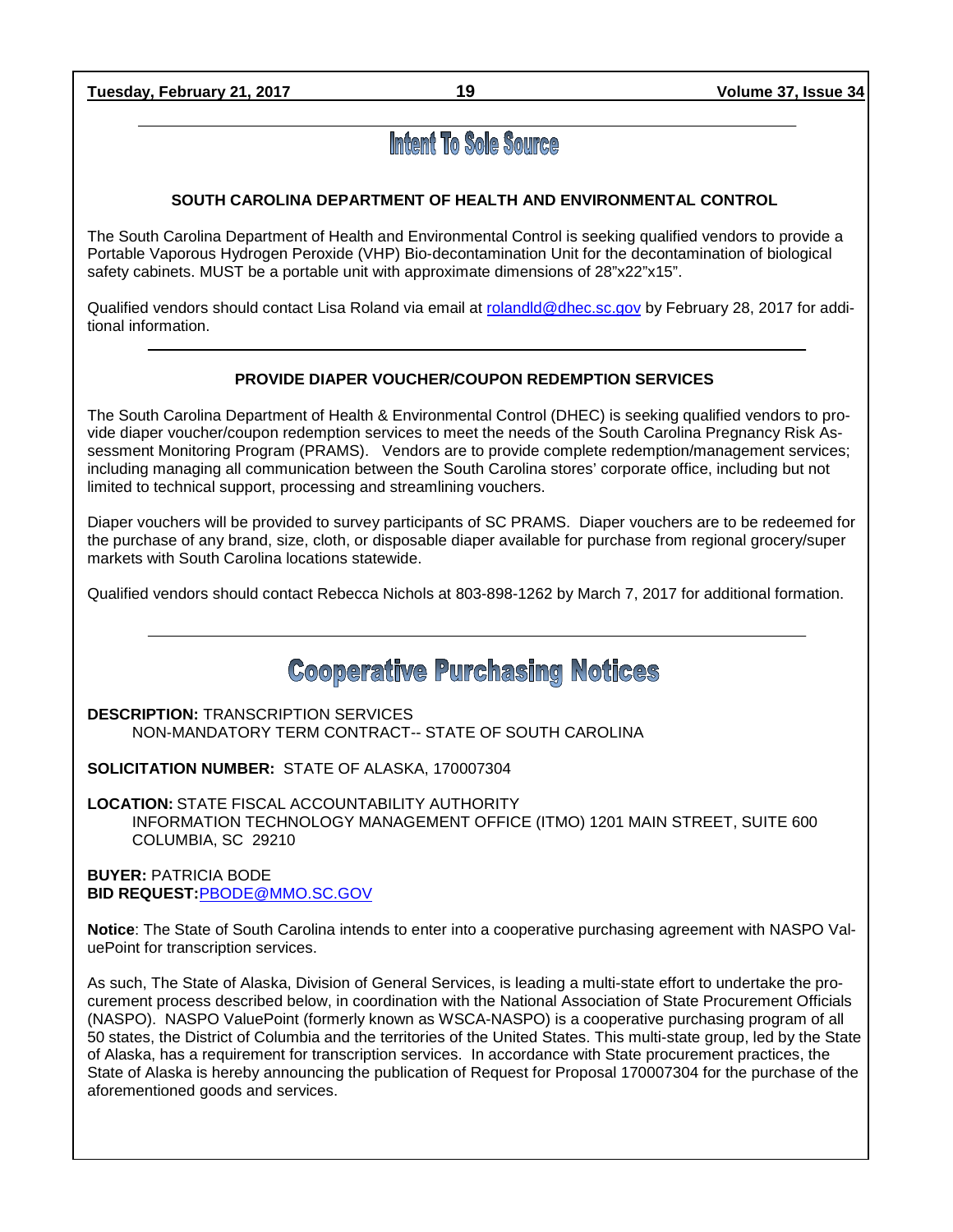### **Tuesday, February 21, 2017 20 Volume 37, Issue 34**

A copy of the RFP 170007304 can be downloaded from the State of Alaska's IRIS Vendor Self Service website located at:

<https://iris-vss.alaska.gov/webapp/PRDVSS1X1/AltSelfService> . ITMO encourages all interested vendors to obtain a copy of the Bid and submit a competitive proposal.

NASPO Valuepoint opportunities may be found at<http://naspovaluepoint.org/#/Info-for-Vendors> .

ANY PROTEST RIGHTS SHOULD BE EXERCISED IMMEDIATELY. ANY QUESTIONS OR CONCERNS SHOULD BE SUBMITTED IMMEDIATELY TO THE BUYER IDENTIFIED ABOVE AT THE ADDRESS STATED ABOVE.

# **SCBO Notices**

## **NOTICE OF LISTING FOR SALE AT PUBLIC AUCTION AS OF JANUARY 1, 2017**

### **THE PORT OF PORT ROYAL, BEAUFORT COUNTY, SOUTH CAROLINA**

### **Unique Waterfront Acquisition Opportunity**

Project: To sell approximately 51.6 acres of highlands and 265.91 acres of marshland, commonly known as the Port of Port Royal.

Project Description: Pursuant to Proviso 93.32 of the 2016-2017 South Carolina General Appropriations Act and Section 54-3-700 of the South Carolina Code of Laws, the South Carolina Department of Administration (Admin) will sell the Port of Port Royal property through a public auction process.

Admin was required to obtain a new appraisal for the property. That appraisal has been received and may be viewed at [1.](http://www.admin.sc.gov/generalservices/surplus-real-property)

As of Jan. 1, 2017, the property is listed for sale at public auction. The auction will be open for 90 days. Initial qualifying offers must be submitted by midnight on March 16, 2017. Best and final qualifying offers from those submitting initial qualifying offers will then be due no later than midnight on March 31, 2017. For complete bidding instructions, please visit the CBRE website linked below. The property must be sold at a price that is equal to or greater than 80 percent of the appraised value.

This waterfront property is in a relatively undeveloped part of coastal South Carolina. The property has an approved pre-development plan and is currently permitted for a 250 slip marina. The property must be sold at a price that is equal to, or greater than, eighty percent of the appraised value. Prospective purchasers will have an opportunity to acquire the property through an auction which will run for a period of ninety (90) days. Award will be made to the highest bidder and will include a ninety (90) day due diligence period. For additional information on the property, please visit the CBRE Sale of the Port of Port Royal website at [www.cbre.com/PortRoyal.](http://www.cbre.com/PortRoyal)

### **PUBLIC NOTICE OF APPLICATION DEVELOPMENT**

The Lieutenant Governor's Office on Aging will be developing a custom built financial and client services tracking application. The legislature has appropriated funds for the project.

The system will be used for to capture and track data on clients, services provided to the clients, the costs of those services, contacts, and case management. The data will be used for Federal and state reporting, program monitoring, and as verification for financial reimbursement.

Individuals will be hired through the South Carolina IT Temp procurement contract. Information on the contract can be found at [http://webprod.cio.sc.gov/SCSolicitationWeb/contractSearch.do?solicitnumber=5400008056.](http://webprod.cio.sc.gov/SCSolicitationWeb/contractSearch.do?solicitnumber=5400008056)